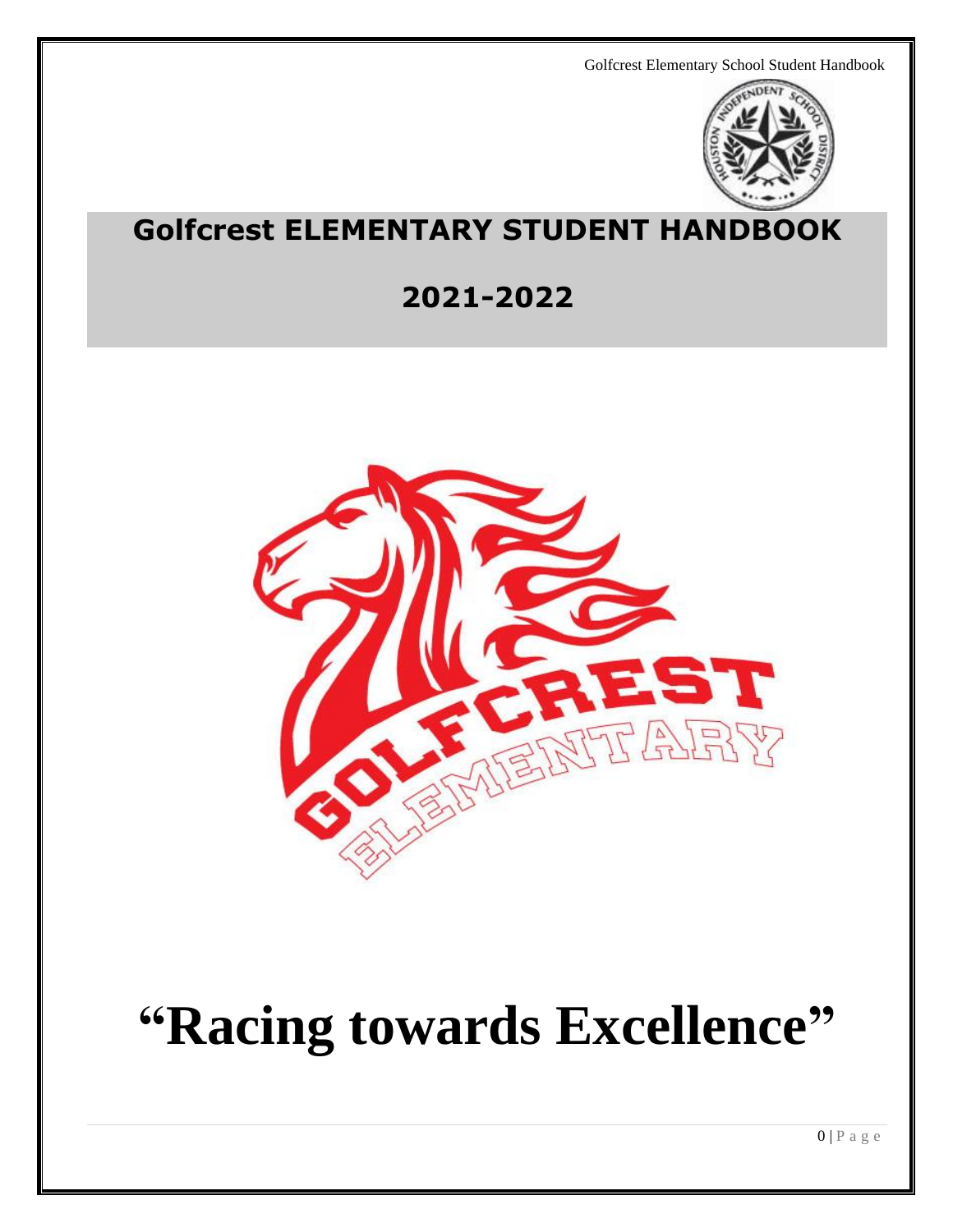# **Table of Contents**

| <b>Contents</b>                                                                                                                 | <b>Page Number</b> |
|---------------------------------------------------------------------------------------------------------------------------------|--------------------|
| <b>Table of Contents</b>                                                                                                        | 1                  |
| Parent Signature Page                                                                                                           | $2 - 3$            |
| How Can We Help You? Contact Page                                                                                               | 4                  |
| School Mission, Vision, Literacy Plan Statement and Critical<br><b>Success Factors</b>                                          | 5                  |
| School Hours and Early Dismissal Days, Arrival & Attendance                                                                     | 6                  |
| Extended Vacations, Make-Up Work, Tardy Procedure, and<br>Dismissal                                                             | 7                  |
| Dismissal (continued), Parent Pick Ups and Student Walkers                                                                      | 8                  |
| Bus Transportation, Bus Conduct, Parent Phone Calls<br>regarding Transportation and Safety                                      | 9                  |
| School Enrollment/Immunizations, Withdrawal<br>Requirements, Requesting Copies of Student Records and<br><b>Emergency Forms</b> | 10                 |
| In Case of Illness or Accident, Contagious Disease or Health<br><b>Condition and School Nurse</b>                               | 11                 |
| Medication and Legal Child Custody / Restraining Orders                                                                         | 12                 |
| Parent/Teacher Communication, Visitors/School Visitation<br>and Parent/Teacher Conferences                                      | 13                 |
| Early Sign-Out, Messages to Students, Emergency Evacuation<br>Instructions, Confidentiality Statement and Volunteers            | 14                 |
| Volunteers (continued) and School Lunch                                                                                         | 15                 |
| Discipline, Philosophy, Breakage and Damage of School<br>Property, and Physical or Verbal Offenses                              | 16                 |
| Fidget Spinners/Toys/Money, Cell Phones/Electronics,<br>Homework and Field Experiences                                          | 17                 |
| Lost and Found, School Books and Equipment and Student<br>Dress Code                                                            | 18                 |
| Classroom Celebrations, Recess, Reporting and Grading<br>Philosophy and STAAR                                                   | 19                 |
| 2021-2022 Academic Calendar (Important Dates)                                                                                   | 20                 |
| Contacts                                                                                                                        | 21                 |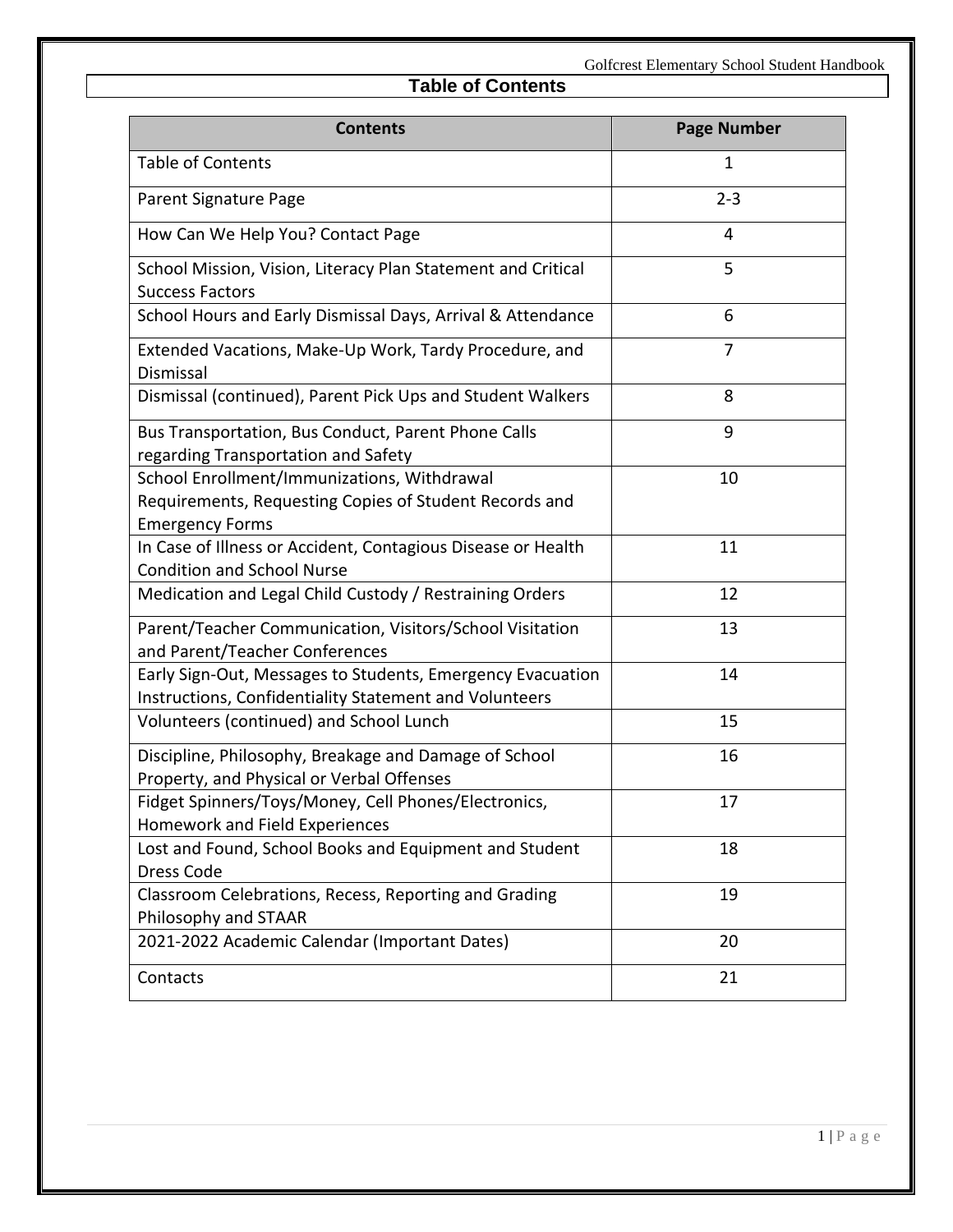# **GOLFCREST ELEMENTARY SCHOOL**

7414 Fairway Dr, Houston, TX 77087

(713) 845-7425 713-847-4705 fax

Miguel Lopez Blanco, Principal

<https://www.houstonisd.org/golfcrest>

It is the policy of the Houston Independent School District not to discriminate on the basis of age, color, handicap or disability, ancestry, national origin, marital status, race, religion, sex, veteran status, or political affiliation in its educational or employment programs and activities.

# **GOLFCREST ELEMENTARY STUDENT HANDBOOK 2021-2022**

The Golfcrest Handbook has been written to help your son or daughter gain the greatest possible benefit from his or her school experience.

Golfcrest needs your help and cooperation. It is important that every student and parent understand the handbook and follow the rules/guidelines set forth in the handbook. Please read and discuss the Handbook with your child. Afterwards, you and your child *must* sign this form and *return* the form to the school. Thanks for your cooperation and support.

| <b>Student Signature</b>                                                                 | Date     |
|------------------------------------------------------------------------------------------|----------|
| Parent or Guardian Signature                                                             | Date     |
| Grade                                                                                    | Homeroom |
| Place original form in student's cumulative folder and submit a copy to the main office. |          |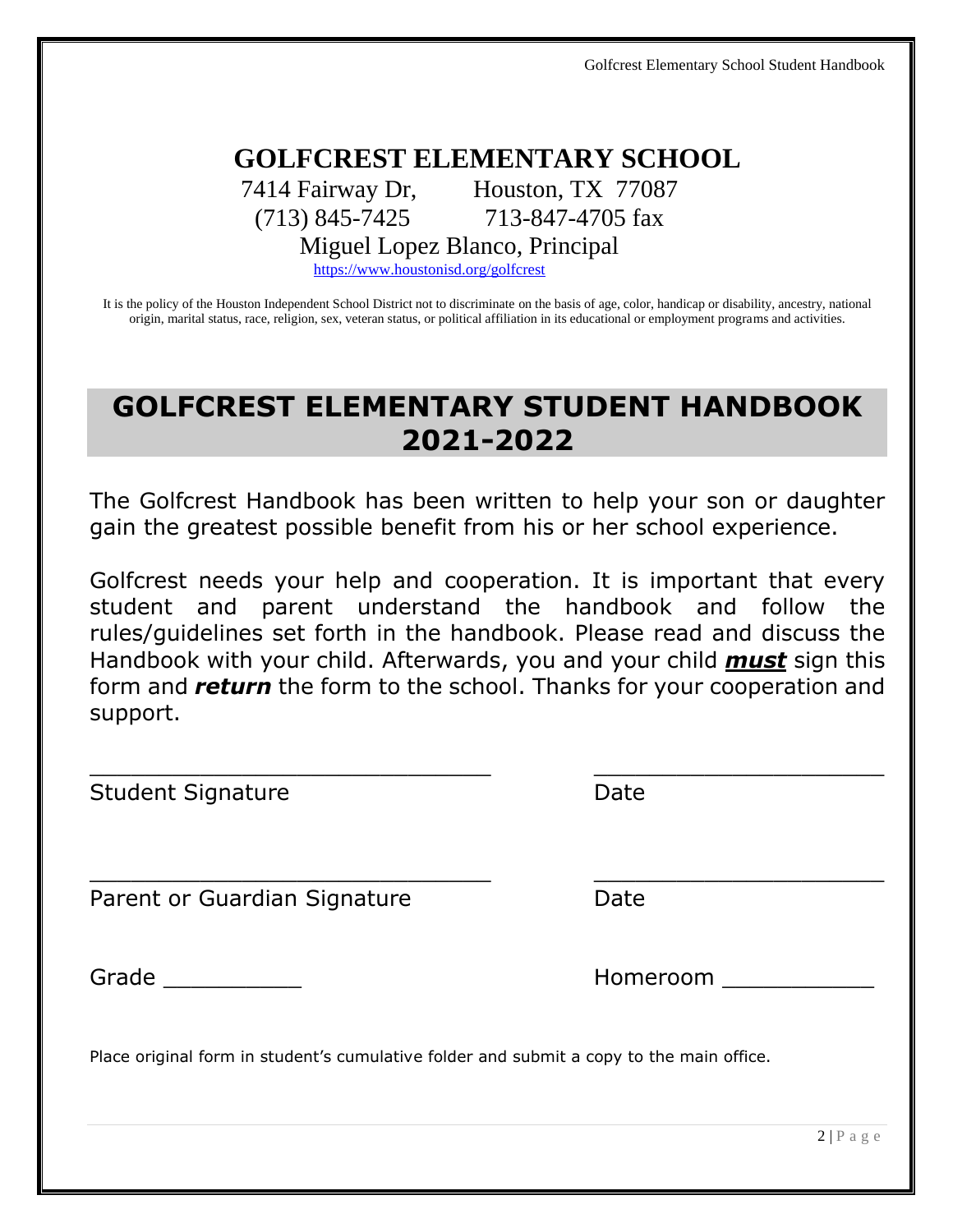

# **GOLFCREST ELEMENTARY SCHOOL**

7414 Fairway Dr, Houston, TX 77087

(713) 845-7425 713-847-4705 fax

Miguel Lopez Blanco, Principal

<http://www.houstonisd.org/Golfcrest>

It is the policy of the Houston Independent School District not to discriminate on the basis of age, color, handicap or disability, ancestry, national origin, marital status, race, religion, sex, veteran status, or political affiliation in its educational or employment programs and activities.

# **GOLFCREST ELEMENTARY STUDENT HANDBOOK 2021-2022**

The Golfcrest Handbook has been written to help your son or daughter gain the greatest possible benefit from his or her school experience.

Golfcrest needs your help and cooperation. It is important that every student and parent understand the handbook and follow the rules/guidelines set forth in the handbook. Please read and discuss the Handbook with your child. Afterwards, you and your child *must* sign this form and *return* the form to the school. Thanks for your cooperation and support.

\_\_\_\_\_\_\_\_\_\_\_\_\_\_\_\_\_\_\_\_\_\_\_\_\_\_\_\_\_ \_\_\_\_\_\_\_\_\_\_\_\_\_\_\_\_\_\_\_\_\_

\_\_\_\_\_\_\_\_\_\_\_\_\_\_\_\_\_\_\_\_\_\_\_\_\_\_\_\_\_ \_\_\_\_\_\_\_\_\_\_\_\_\_\_\_\_\_\_\_\_\_

Student Signature Date

Parent or Guardian Signature **Date** 

Grade \_\_\_\_\_\_\_\_\_\_ Homeroom \_\_\_\_\_\_\_\_\_\_\_

Place original form in student's cumulative folder and submit a copy to the main office.

 $3 | P a g e$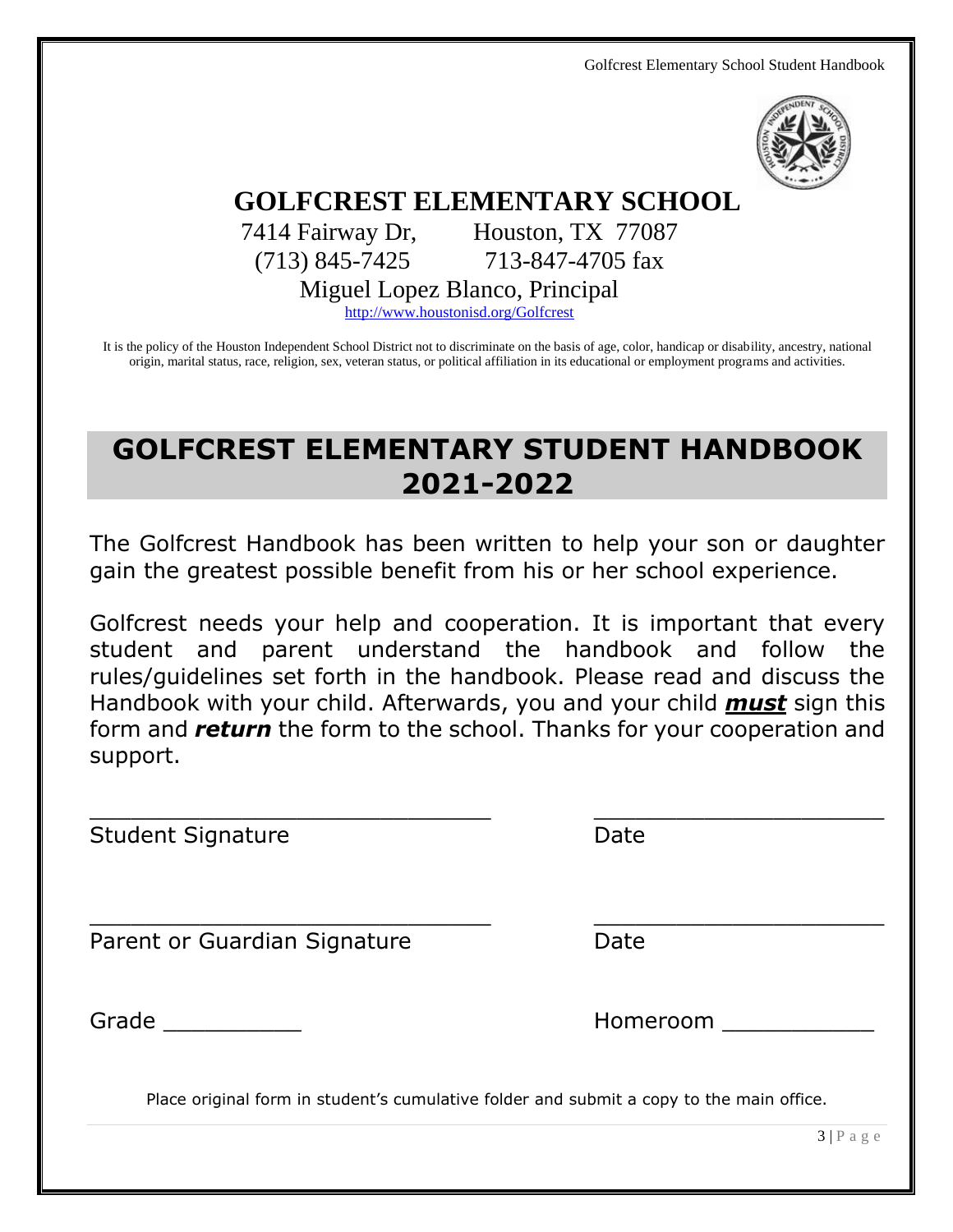

**How Can We Help You?** <http://www.houstonisd.org/Golfcrest>

It is requested that parents call the school if their child is going to be absent or tardy for that day. Tardy students arriving after 8:00 am must be escorted in to the building by a parent or guardian to be signed in to school.

Please call 713-845-7425.

If you have any questions or concerns, do not hesitate to call the school. We will gladly assist you in any way we can.

All faculty/staff members or school administration can also be reached by e-mail. You may check the school's website for e-mail addresses or contact the main office for assistance. You will receive a response from your e-mail within 48 hours.

# **WE WORK TOGETHER TO EDUCATE YOUR CHILDREN**

Assistant Principal Martha Vanegas Counselor Jodi Grodner

Wraparound Specialist **Jalil Cantarero**,

Principal Miguel Lopez Blanco

**Support Staff**

**Leadership**

# **Office Personnel**

Administrative Assistant **Rebecca Lagunas** SIMS Clerk **Kaylynn** Garcia Clerk Jennifer Diaz Clerk Glenda Castruita

**Health Services** Nurse Magda Nunez

**Custodial** Plant Operator **Disk Contract Contract Contract Contract Contract Contract Contract Contract Contract Contract Contract Contract Contract Contract Contract Contract Contract Contract Contract Contract Contract Contract Con** 

**Food Services**

Cafeteria Manager **Thelma Quezada**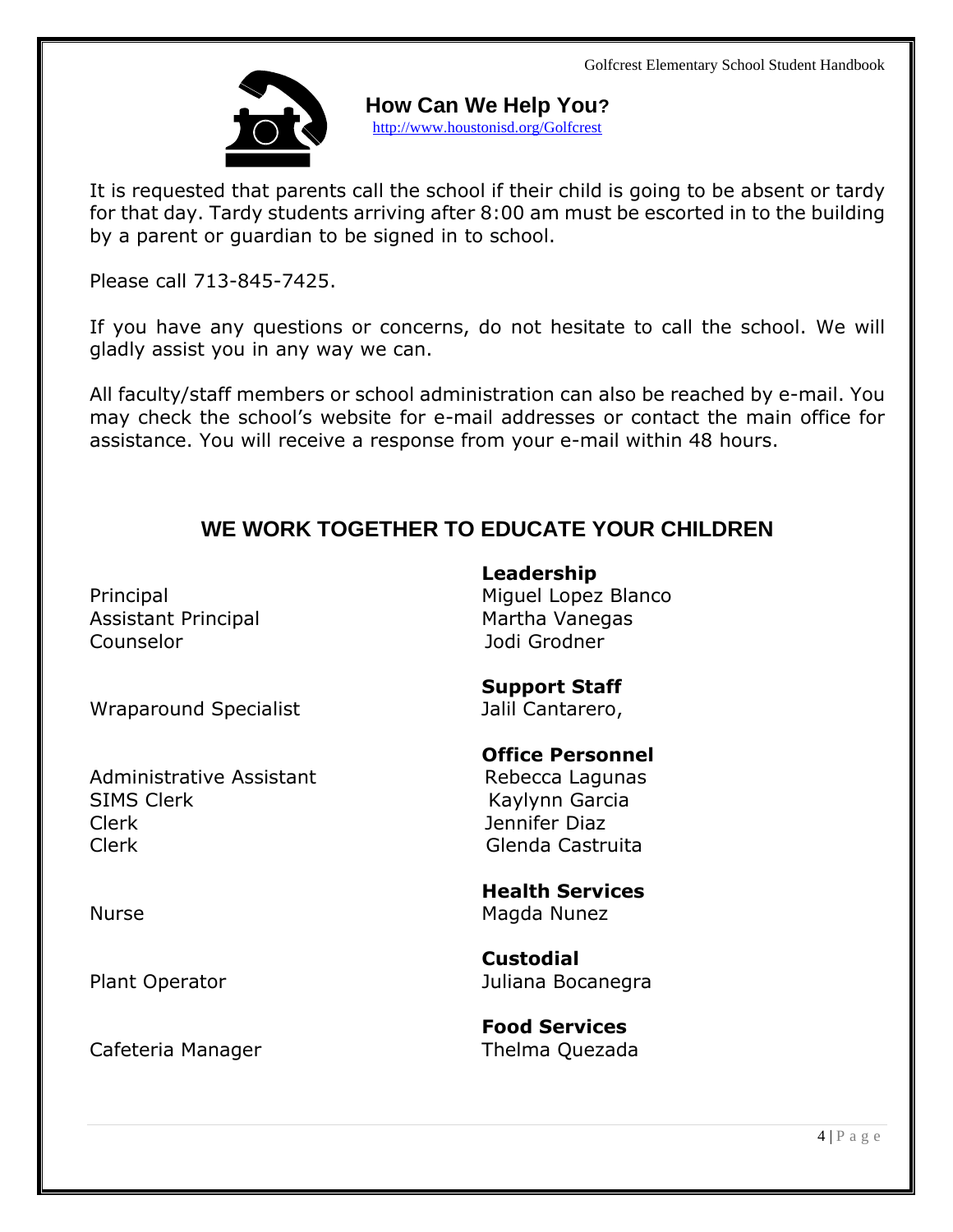#### **Golfcrest Elementary Motto**

"Racing towards Excellence"

#### **Mission Statement**

The mission of Golfcrest Elementary is to create a challenging learning environment that encourages high expectations for success through development-appropriate instruction that allows for individual differences and learning styles. Our school promotes a safe, orderly, caring, and supportive environment. Each student's self-esteem is fostered by positive relationships with students and staff. Therefore, Golfcrest Elementary respects the individual needs of children; fosters a caring and creative environment; and emphasizes the social, emotional, physical, and intellectual development of each child.

# **School Vision**

We are dedicated to improving academic achievement, school culture, and community engagement by enhancing students' educational experience through differentiated instruction, technology integration, and effective teaching practices.

#### **Literacy Plan Mission Statement**

The mission of the Golfcrest Literacy Plan is to effectively prepare and motivate students to successfully exceed grade level promotional standards in K-5<sup>th</sup> grades through differentiated instruction, student centered intervention, and effective teacher lesson plans with an emphasis on literacy across all content areas. Students, parents, and all faculty will collaboratively promote literacy instruction on a daily basis.

# **Critical Success Factors**

- **Academic Performance**
- **Use of Quality Data to Drive Instruction**
- **Leadership Effectiveness**
- **Increase Learning Time**
- **Family and Community Engagement**
- **School Climate**
- **Teacher Quality**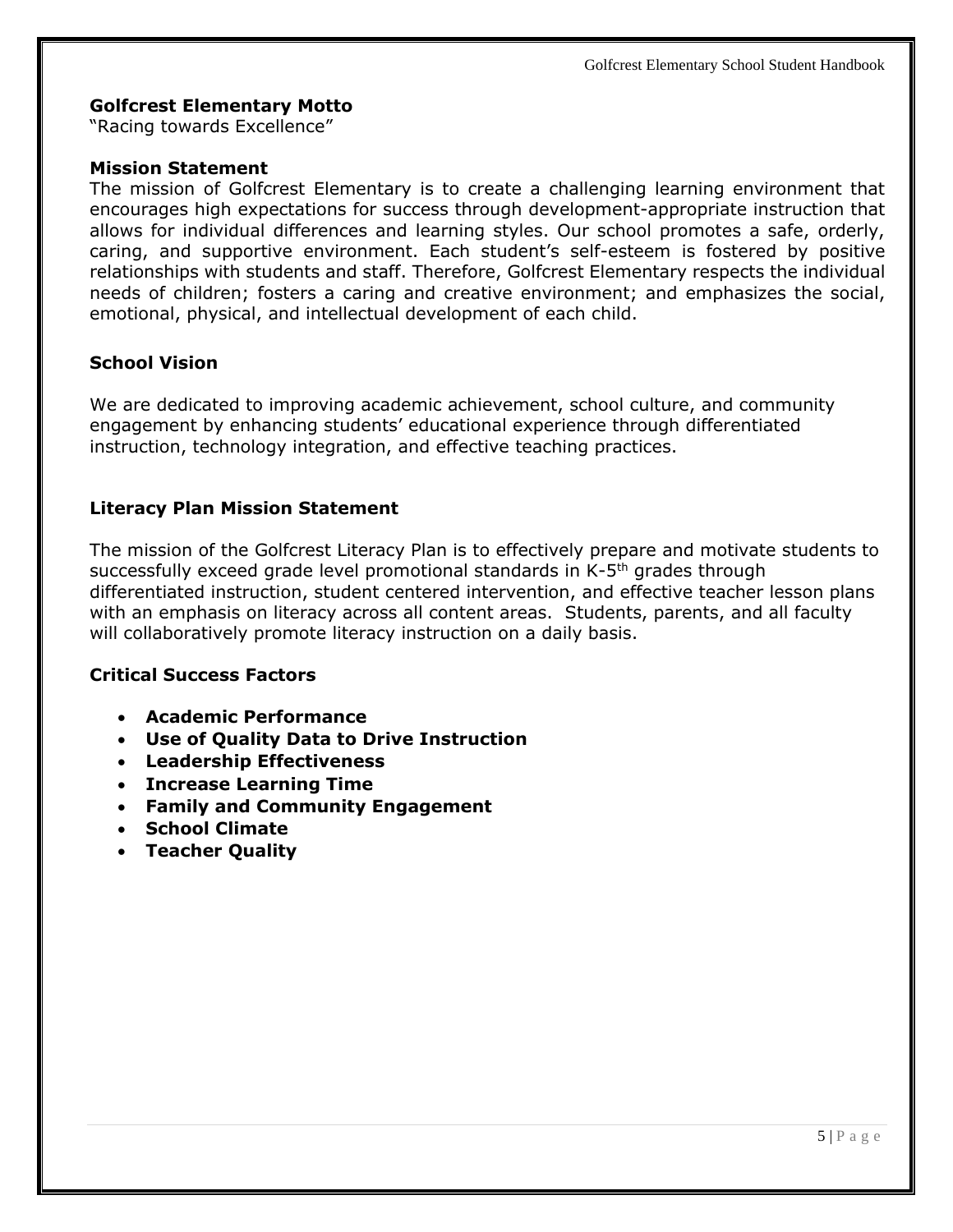

# **SCHOOL HOURS**

Office Hours 7:05 a.m. - 4:00 p.m.

School Hours 7:30 a.m. - 2:55 p.m.

Breakfast in the Classroom 7:35 a.m. - 8:00 a.m.

# **ARRIVAL TO SCHOOL**

Doors open for students at 7:15 a.m. Parents should not leave students at school before this time. There will be no adult supervision prior to 7:15 a.m.

Staff will be on duty as of 7:15 a.m. Should a student arrive excessively early, a phone call will be made to the parent(s) to remind them of the school's policy and our concern for your child's safety.

# **Parents should drop students off at the front of the school on the McHenry Street side of the campus**.

For the safety of students, entrance to the building will only be from the main front doors. **ATTENDANCE**

Students are expected to attend school daily for the entire instructional day. Any deviation from these hours is a serious disruption to the student's educational program. Attendance is taken each day at 9:45 a.m. Students arriving after this time will be counted absent.

The only acceptable excuses for absences are personal illness, serious illness in the family, death of a close relative, or an observance of a religious holiday. Students who have medical appointments are not counted absent if they return to school with a statement from the doctor. *Prolonged absences have an impact on your child's learning and may hinder his/her educational progress.* **Please provide the school with a written note from the doctor for prolonged absences.**

If your child is going to be absent or tardy, a parent or legal guardian is required to call the school as early as possible, prior to 7:45 a.m., on the day of the absence.

If no excuse is provided for the absence, it is considered an unexcused absence. If your child is absent during the day he/she may not attend afternoon or evening activities. Should your child be absent for 3 or more days, the school nurse may require a doctor's note.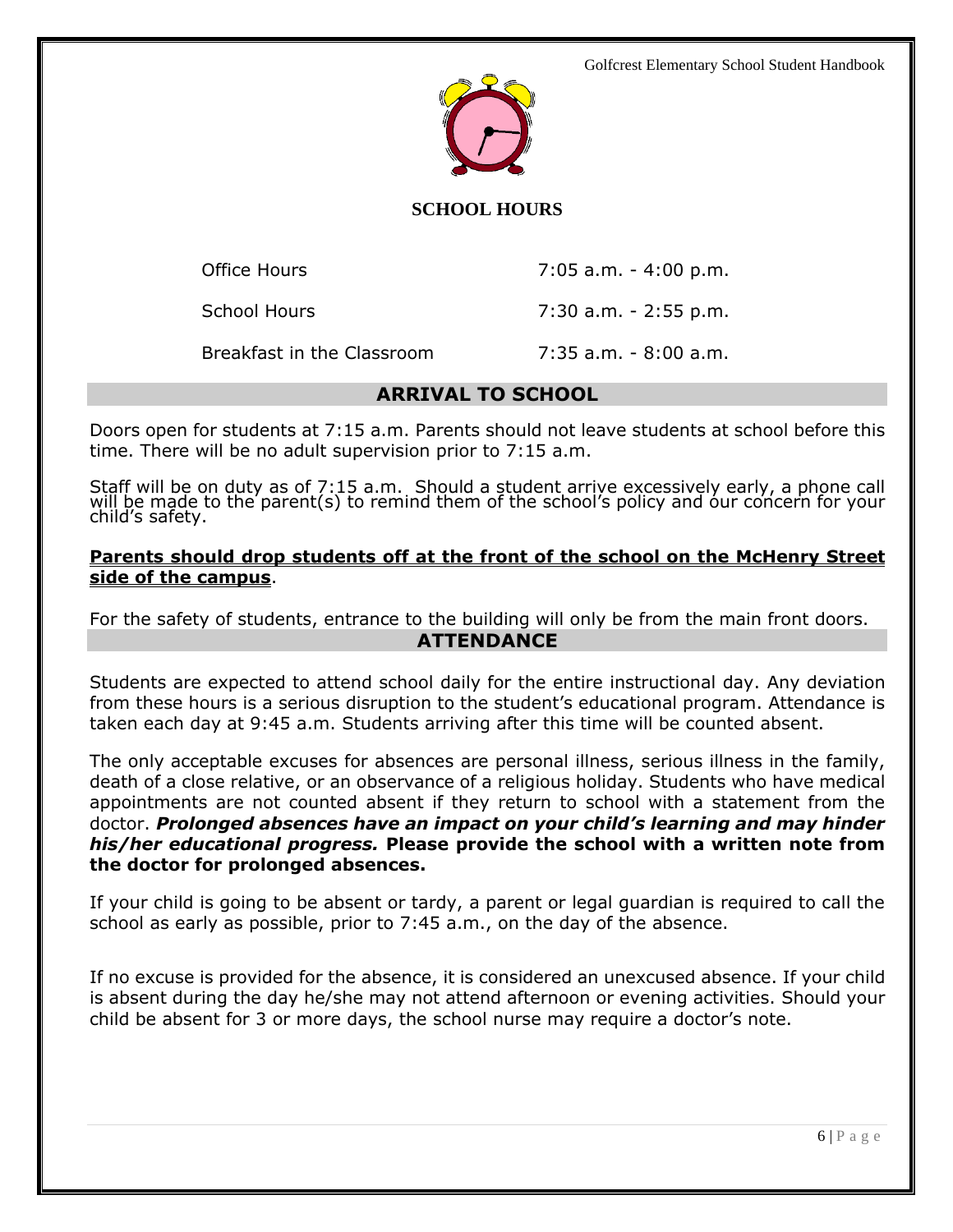# **EXTENDED VACATIONS**

Golfcrest Elementary believes strongly in the importance of regular attendance. Parents are strongly urged not to schedule family vacations during school days and not to extend the scheduled vacation periods. Parents of students who do take vacations during school time should inform the building Principal at least one week in advance explaining the length of time for the vacation and the reason.

Should a parent choose to keep a student out of school for reasons other than illness or extenuating family circumstances, teachers will provide the normal range of assistance upon the student's return to school. The school will not assume responsibility for providing individual tutoring or extensive individual help for the student when he/she returns.

#### **MAKE-UP WORK**

If a child is going to be absent for an extended length of time, please call the school to make arrangements for any missed work that can be done at home. These assignments can usually be picked up at the end of the school day with the request being made prior to 9:00 a.m. Teachers will make every effort to assist students who need extra help in making up work due to illness. Students will have one day beyond the number of days they were absent to complete make-up work.

# **TARDY PROCEDURE**

Promptness to school is important. Students are to be ready to begin the day in their classroom promptly at 7:30 a.m. Students that enter the classroom tardy miss pertinent information that is essential to their daily success. Students arriving after 9:30 a.m. should see Ms.Garcia before reporting to class.

Students arriving after 7:45 am must be signed in by a parent or guardian upon entry into the building.

In cases of habitual tardiness, parent contact will be made and appropriate discussion will take place to remedy the problem.

#### **DISMISSAL**

For the safety of all students, no student will be dismissed early without a parent or legal guardian coming to the main office to sign the student out. You will be required to provide identification to school authorities so please have identification readily available.

Should there be a need for someone other than a parent or legal guardian to pick up a student early, the office will verify that the person is listed on the student's enrollment card or on the emergency pick up form.

No child will be dismissed to a parent through a building teacher or other staff members. All dismissals must go through the main office. Parents are asked to wait at the office for their child once dismissal arrangements have been made. Only the names appearing on the student's emergency form will be allowed access to the student**.** If your contact information changes, it your responsibility to alert the office immediately.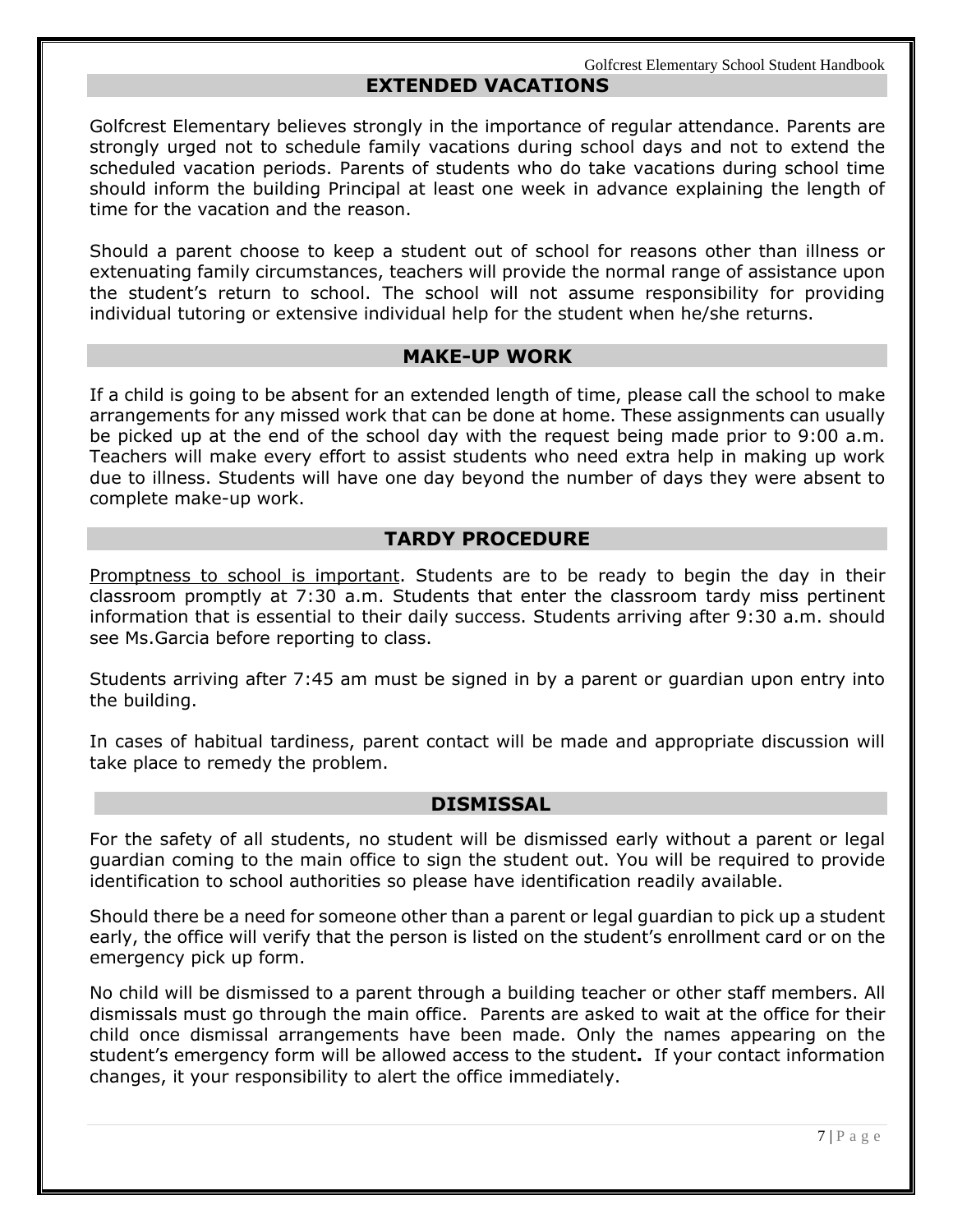Try to establish a routine that your child understands and can follow. If you must change the routine, under any circumstances, be sure your child knows the changes before he/she leaves home in the morning. **Any changes to the regular routine must be in writing and communicated to the front office/or the classroom teacher. If changes happen during the school day, parents must notify the front office BEFORE 2:00 p.m.**

The school asks that you keep early dismissals to a minimum. Please arrange appointments prior to or after school hours to the greatest degree possible so that time on learning is not lost. Early dismissals or tardies will affect the student's school attendance records.

- Students who walk to and from school MUST use crosswalks, obey the crossing guards, and use caution at all times.
- Parents are not to park in the fire zone in the front or side of the school. Cars parked in the fire zone will be ticketed or towed.
- To avoid traffic congestion, please do not park in the drop-off/pick-up line.
- Students are not allowed to wait across the street, at the playground, or anywhere unattended for their ride. All students waiting for a ride must be picked up in the car rider line on Joplin Street.
- All students who ride HISD and private Day Care buses will be picked up in the bus area located on McHenry Street.

**The policy of the Houston Independent School District does not provide for supervision of students before or after school hours.**

# **PARENT PICK UPS**

Parents who walk to pick up their child will do so in the sidewalk of McHenry Street. Parents will present the student pick up number to school personnel and wait for the student to come out from the cafeteria. For safety reasons, parents are asked not to show the pickup ID number until a campus employee asks for it.

# **STUDENT CAR RIDERS**

Parents who use a vehicle to pick up their child will do so in Joplin Street. Parents will present the student pick up number to school personnel and wait for the student to come out from the cafeteria. For safety reasons, parents are asked not to show the pickup ID number until a campus employee asks for it.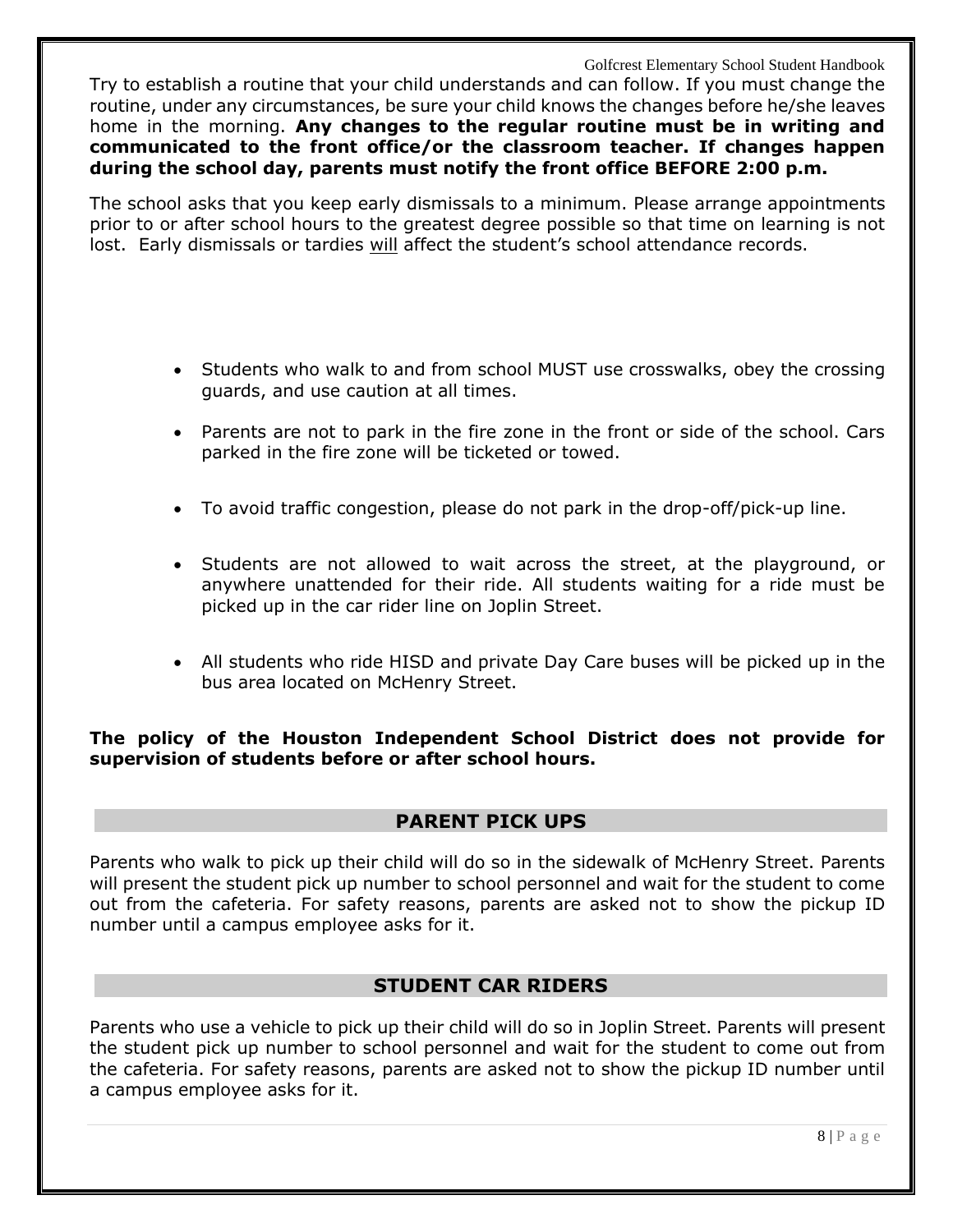# **STUDENT WALKERS**

Students walking home from school will leave from the car pick-up area at the front of the school at 3:08PM. **Students who do not walk home on a regular basis must have a note from their parent or guardian giving permission for them to walk at the end of the school day.** Notes are to be given to the classroom teacher notifying the school of the change to ensure student safety. Students will exit from McHenry Street.

# **BUS TRANSPORTATION**

Students, who ride buses and/or vans, will be escorted to the library. If your child rides a private van and/or bus, please be sure the provider is aware of school hours.



**BUS CONDUCT**

Persons who transport students via contracted transportation services insist on proper language and conduct by riders. Contractors and drivers shall exercise care for the safety and comfort of riders and shall have full authority over the management of conditions and conduct of students while en route.

Administrative guidelines and/or regulations shall include thorough compliance with the following and will be defined in the HISD Student Code of Conduct.

# **PARENT PHONE CALLS REGARDING CHANGES IN TRANSPORTATION**

Due to concerns regarding student safety, **Golfcrest School personnel cannot accept messages over the telephone requesting that the child's mode of transportation to go home be changed.** Arrangements will need to be made in advance, with the normal mode of transportation only being altered under the following two conditions:

- 1. The child comes to school with a signed and dated note from the parent. The note would be given to the classroom teacher, who would then forward it to the office.
- 2. The parent personally comes into the school office and makes the request. The office will call the child so the message can be relayed to him/her. The parent will also be asked to put the request in writing.

If the above arrangements have not been made, the child will be sent home according to their usual mode of transportation due to safety concerns.

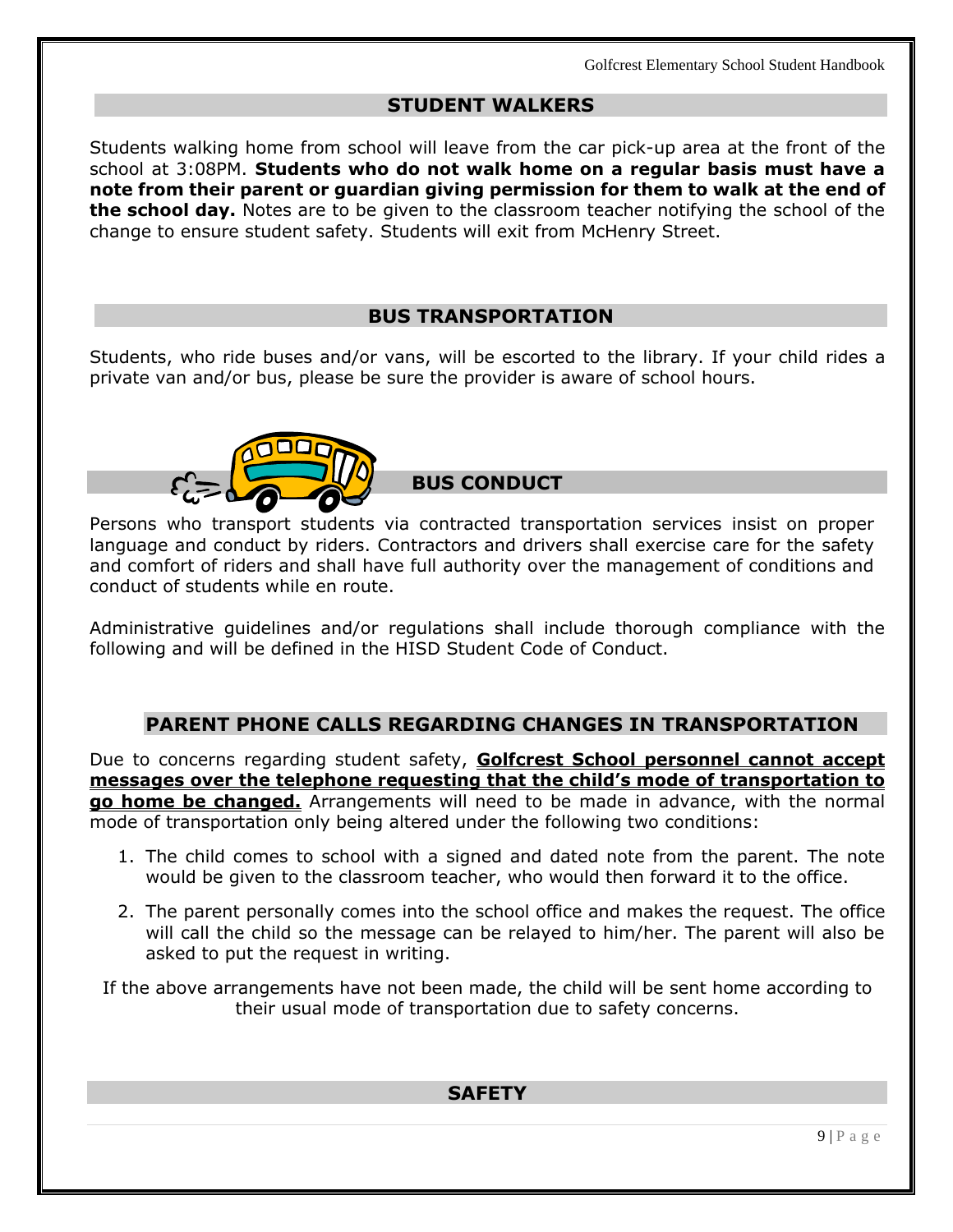For the safety of students and school personnel, entry into the building is through the main entrance, where you will receive a visitor's pass. Please *DO NOT* ask students and/or school personnel to allow you entry through any other door.

# **SCHOOL ENROLLMENT /IMMUNIZATIONS**

Any student entering school is required to be fully immunized in accordance with state health laws. Parents are required to give written proof of immunizations with specific dates signed by a physician. The school nurse will review the health record and notify the parents of any missing data. **Students without the proper/updated immunizations can be withdrawn from school.**

# **WITHDRAWAL REQUIREMENTS**

If your family is moving to another school, district, or state, we request that you notify Ms. Garcia at least three days in advance of withdrawal so that we can start the paperwork involved. In addition, we will need time to check in materials and clear the record of any outstanding books.

If parents decide to withdraw their child/children from Golfcrest Elementary School, the following things should be done:

- Complete Withdrawal Confirmation Form
- Student must return all books/technology
- **EXEC** Students must clear any debts
- Notify the SIR of the withdrawal and the new school's name and location
- Parents may request copies of student records

Parents are asked to notify the school, as soon as possible, if they will be withdrawing their child from school. Records will be mailed to the receiving school.

# **STUDENT RECORDS COPY REQUESTS**

Copies of student records may be requested from the registrar Ms. Garcia. Requests must be filled out completely in person. The Registrar will check your state identification and relationship in reference to the child/children who's enrolled here on our campus. There is a 24 hour turnaround time for the registrar to prepare your documents. You will be notified when the requested documents are ready for pick up. The first set of records are provided free of charge. Additional copies will be provided at the cost of \$.10 per page.

# **EMERGENCY FORM**

An Emergency Form for each student, completed by parents, will be on file in the Nurse's Office and the Main Office. It needs to be filled out at the beginning of each school year and returned to school within the first 2 weeks of school. This form must be kept up to date. It should include the following information:

1. Parent(s) or guardian(s) name(s)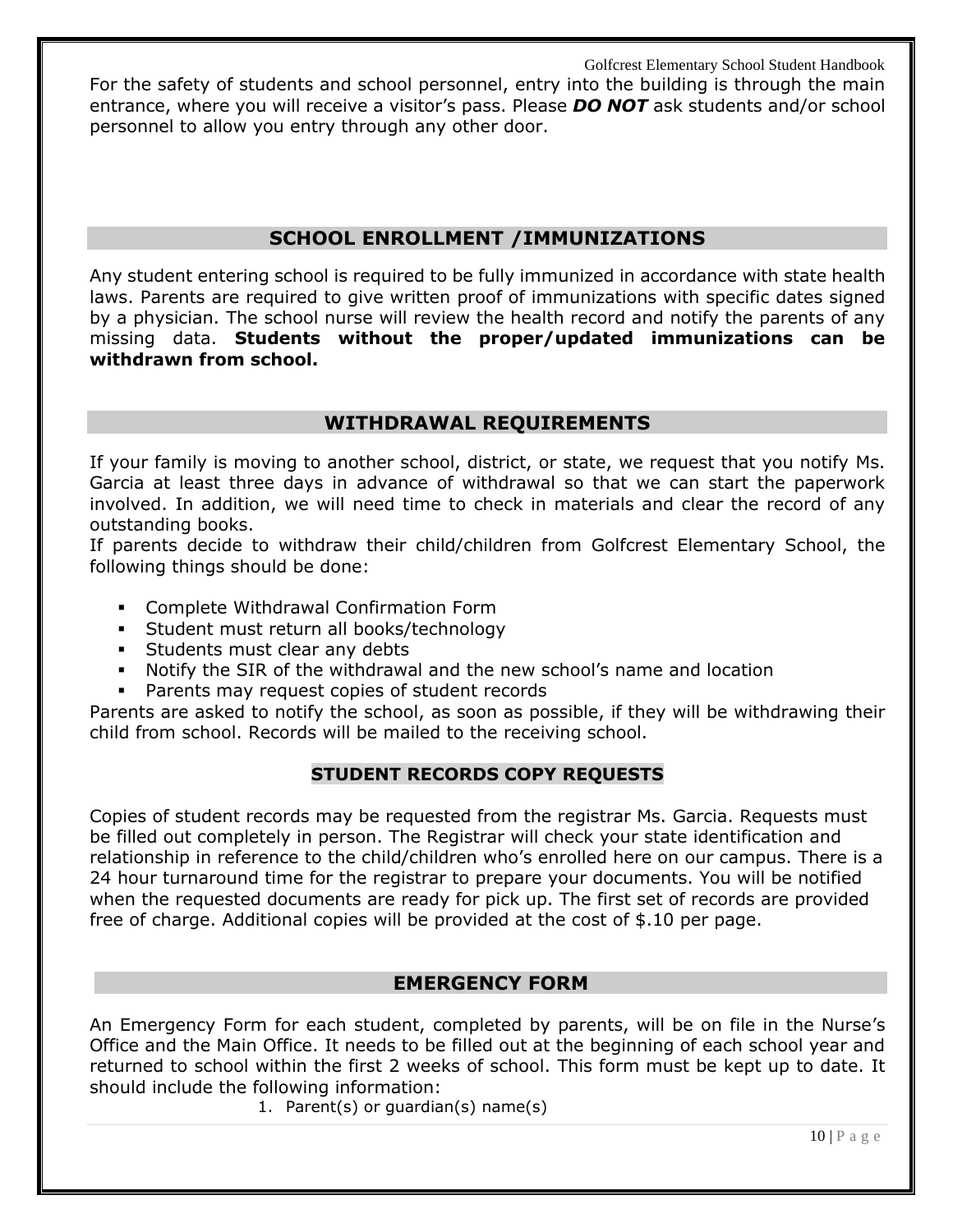- 2. Complete and up-to-date address and phone numbers
- 3. Home phone and parent(s) work phone
- 4. Emergency phone numbers of friends or relatives
- 5. Physician's name and phone
- 6. Medical alert information

Please inform the office of any changes that occur during the year relative to the information on the emergency form**.** It is very important that emergency forms be filled out completely and updated as needed by the parent or guardian.

# **IN CASE OF ILLNESS OR ACCIDENT**

If a student becomes ill or is injured during school hours, the school nurse is contacted. The School Nurse will determine the seriousness of the illness or injury and upon his/her determination, a parent or legal guardian will be contacted. Upon students being referred to the school nurse, parents will be contacted by the nurse. The student will be returned to class unless he/she has a fever or shows visible signs of an illness. If neither parent nor legal guardian can be contacted, those persons listed on the emergency form will be contacted. If warranted the family physician will be contacted. In emergencies, it may become necessary to transport your child by ambulance to an emergency care facility.

It is crucial that the school always have current information regarding students. If you change your address, home telephone number, work number or any other information, please inform school office personnel at once or send written notification. This is especially important in case of student emergencies.

# **CONTAGIOUS DISEASE OR HEALTH CONDITION**

Students with any contagious health ailments cannot be sent to school until the condition is properly treated and is no longer contagious. *Students should be fever free for 24 hours or more before returning to school.* The school nurse is responsible for the determination of the student's re-entry into school.

# **SCHOOL NURSE**

The purpose of the school nurse is to enhance the education process by the modification or removal of health-related barriers to learning and by promotion of an optimal level of wellness.

The following requirements need to be met in order for your child to receive any medications:

- 1. A signed permission slip from a parent must be on file.
- 2. A signed medication order sheet from the child's doctor. This includes all prescriptions and over the counter medications.

Any medication that your child is to take, including Tylenol and cough drops, will not be supplied by the school. All medications must be supplied by the parents in the original containers with the child's name properly labeled on the container.

Should you have any questions regarding your child's health, please do not hesitate to contact the school nurse.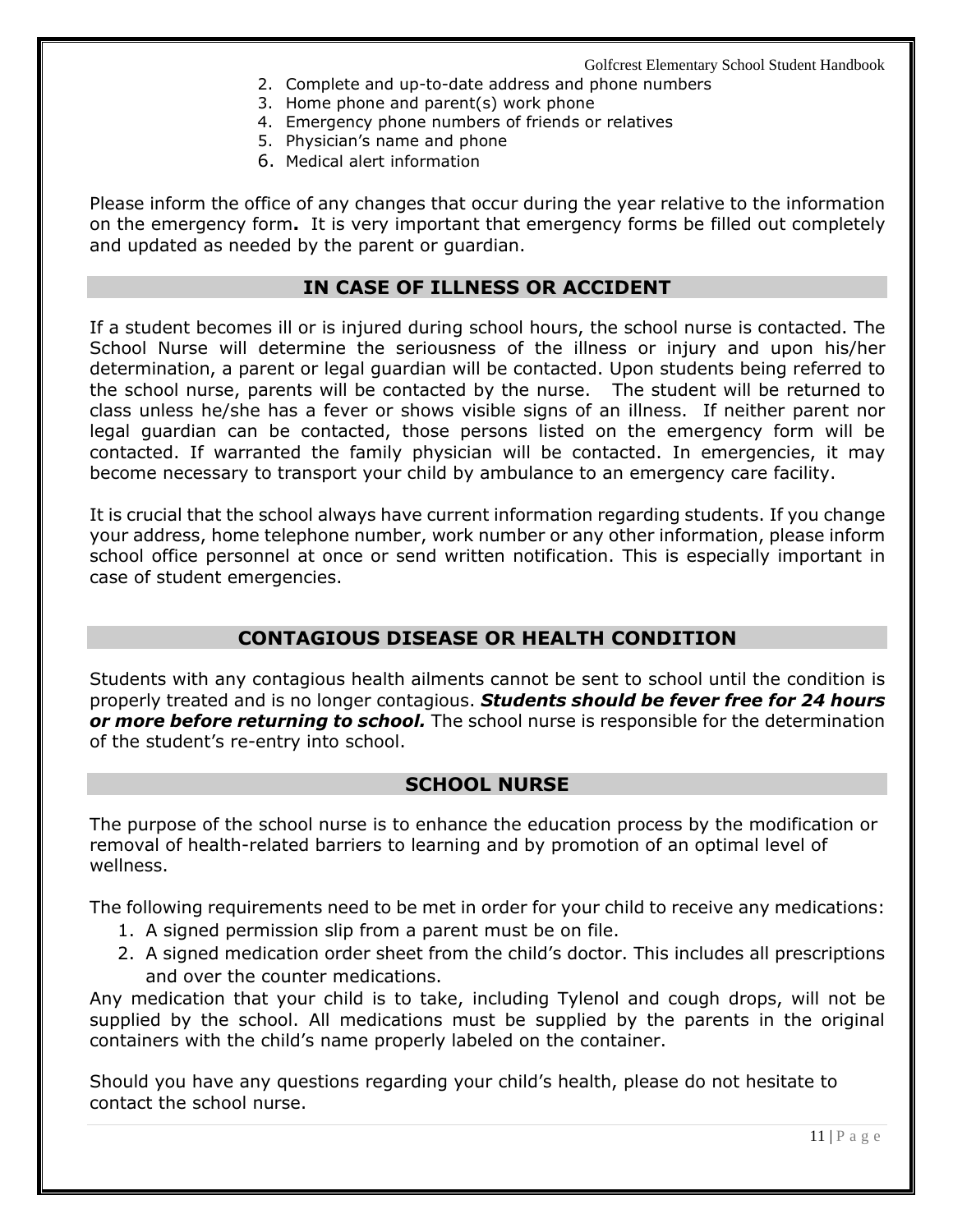

# **MEDICATION**

Medicine should always be given at home when possible. Students may not keep medicine on them, in a desk, backpack or purse. This includes Tylenol, allergy medication, etc. If school personnel does administer medication, the following procedures will be followed:

- Parent/guardian must bring all medications to the school. Students may not transport any medication to or from school.
- All medicine must be ordered by a doctor.
- All medicine must be in the original bottle with a pharmacy label, which must include the student's name, doctor's name, date ordered, name of medicine, the dose and time to be given at school.
- No medicine will be given without a consent form signed by a parent/guardian.
- An authorization for Medication Form is available in the school clinic.
- The administration of medications will be handled in compliance with applicable state and local policies, laws, and regulations.
- Medications will be kept in a lockable storage area under the supervision of the school nurse and/or other school administration.
- No medications may be kept in any location other than the clinic.

Possession and/or administration of any drugs or other controlled substance(s) on school grounds and or school sanction events/activities by students or others may constitute violation of the law. Please refer to the HISD Code of Student Conduct.

# **LEGAL CHILD CUSTODY/RESTRAINING ORDERS**

Should there be a change in normal custodial arrangements for your child/children, it is imperative that the Principal, and/or Records Clerk be informed as soon as possible. A letter specifying such from the adult with custodial rights and a copy of the corresponding legal, judge signed documents are required to be sent to the principal for adherence. A copy will be placed on file and associated personnel will be informed of the change.

The same procedure is required should there be a restraining order in effect relative to the child. Each time there is an extension or alteration to such order, the legal documentation verifying such must be provided to the school for adherence to it. If unsure about documentation provided, the Principal will contact HISD's Legal Services Department to determine next steps/how to proceed.

# **PARENT/ TEACHER COMMUNICATION**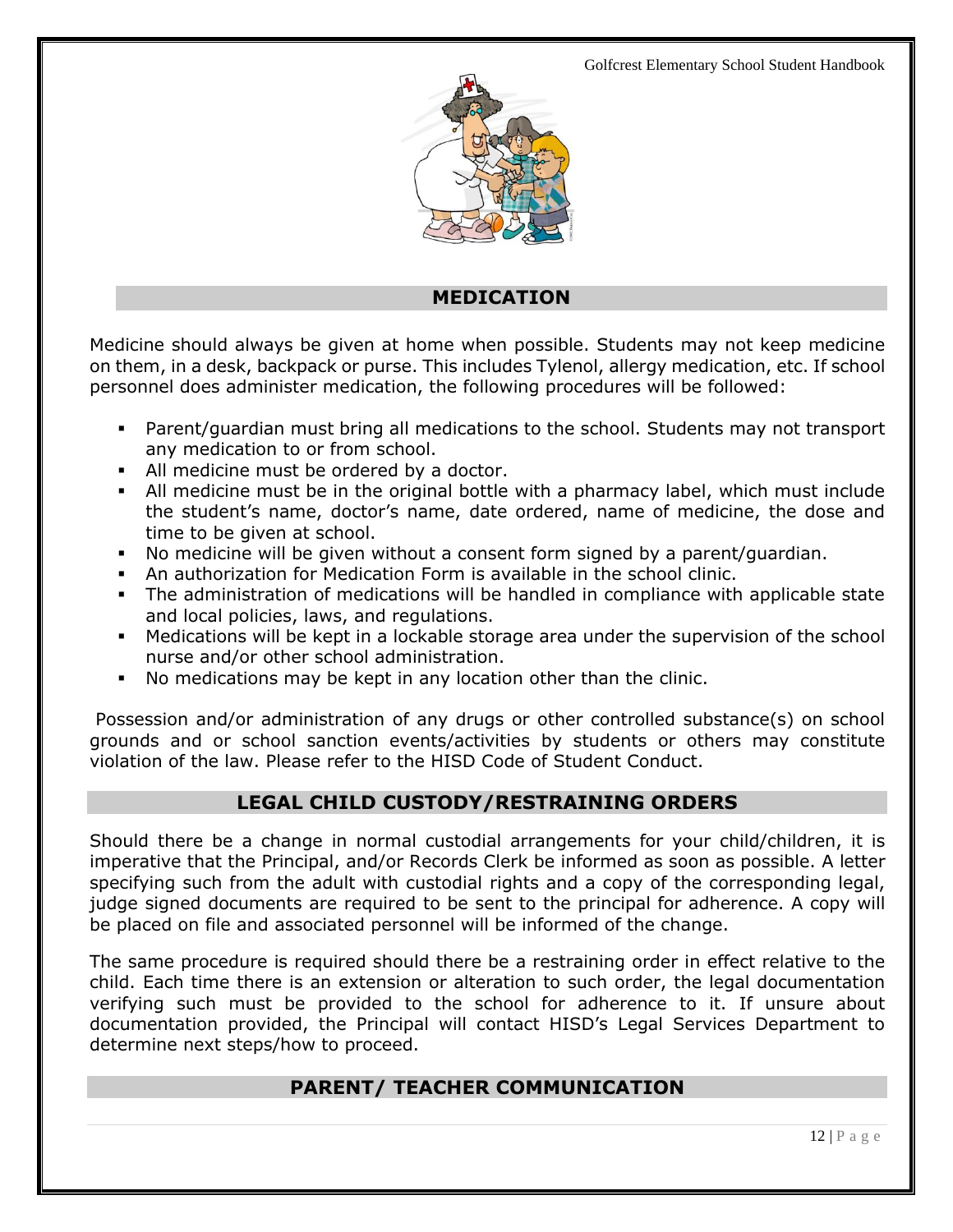We encourage communication between parents and teachers; however, because of their teaching responsibilities, teachers will not be called to the phone, or office, during instructional hours (7:30 a.m. - 2:55 p.m.). **If you would like to talk with the teacher about your child, please contact the school, or email your child's teacher. Please do not "drop by" during instructional time expecting to conference with the teacher at the spur of the moment.** You will receive a call back from the teacher within 48 hours.

If at any time you have a concern regarding your child's education or school procedures, **PLEASE BEGIN WITH YOUR CHILD'S TEACHER.** If after talking to the teacher you still feel concerned, please call the front office for an Administrator at 713-845-7425. A resolution will be worked out with team effort if needed.

# **VISITORS/SCHOOL VISITATION (in case restrictions are lifted due to the COVID-19 pandemic)**

Parents are welcome to visit the school. For all students' protection, all visitors must have valid photo I.D., sign in at the front office, and wear a visitor's badge before going to the classrooms. Parents must have completed and been approved with a background check. Parents should contact the classroom teacher before visiting the classroom to ensure that special activities haven't been planned for that day. Any unplanned interruption of the instructional day will not be permitted. Parents wishing to discuss a problem with a teacher should call the school, email or write the teacher a note to set up an appointment. This prevents disturbing the classroom learning process. **Classroom visits/observations will last no longer than 15 to 20 minutes. The Principal reserves the right to deny visits that disrupts the educational process. Irate parents will not be escorted to teacher's classrooms for any reason.**

# **PARENT/TEACHER CONFERENCES**

Every child benefits from good parent-teacher relationships. Conferences are helpful in keeping the lines of communication open. The parent, teacher, or administration may request conferences. Teachers are not permitted to take class time away from their students to hold a parent conference. Please do not show up at your child's classroom in the morning and expect a conference. Teachers have many duties in the mornings as they are preparing for their day. Our wish is to meet with you in a quiet, relaxed, private atmosphere to discuss your needs and concerns. Parent/teacher conferences can be scheduled during the teacher's conference period. Whenever you believe a conference is needed, please contact the teacher(s) of your child/children.

When teachers are having conferences with parent(s), time is somewhat limited. However, if you wish to discuss your child's needs in greater detail, you may call for follow-up information or set another conference time. Other conferences may be arranged whenever a need arises by the parent or teacher.

# **EARLY SIGN-OUT**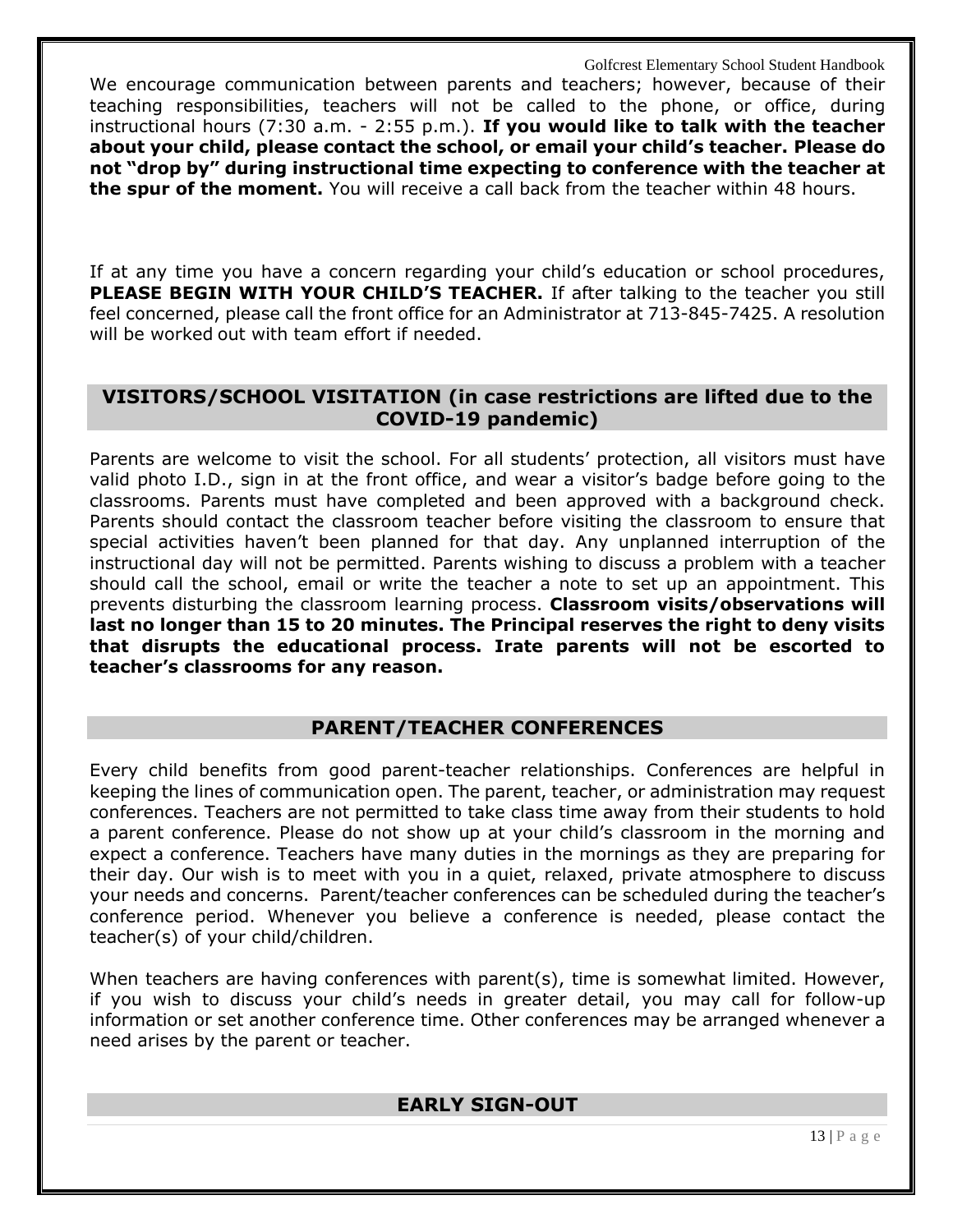- When parents/guardians pick up students **before 2:00 PM**, they must sign the child out in the front office. (Reference to page 8)
- **•** The front office must be provided with proper identification which is required (TX Driver License, or TX Identification Card).
- Students will not be released to anyone who is not on the Student Enrollment and/or Emergency Contact Forms. Students **will not** be released to anyone under the age of 18 years old.

# **MESSAGES TO STUDENTS**

Please make personal and family arrangements with your child at home prior to him/her coming to school. Also, keep in mind that there is no public phone for student/parent use. It would be impossible to allow use of the school phone for outside calls unless it was an emergency.

# **EMERGENCY EVACUATION INSTRUCTIONS**

The alarm system in Golfcrest Elementary is a loud, continuous horn, and when activated sends a direct signal to the Fire Department. There will be numerous practice evacuation drills and other types of emergency drills during the school year. Emergency and fire evacuation instructions for Golfcrest are posted in the respective areas of the building. Students and staff will be permitted back into the building when it is deemed safe by public safety officials and the building principal.



# **CONFIDENTIALITY STATEMENT**

Information about our students is confidential and should never be discussed in public places or where the discussion may be overheard by others. Thank you for respecting the privacy of our children and their families.

# **VOLUNTEERS**

All parents are encouraged to participate as a school volunteer during the course of the school year. Many enriching and worthwhile experiences are afforded our children through volunteer help from parents. With this support, teachers are able to provide more direct instruction to students.

Parents interested in volunteering time and services are requested to contact the VIPS (Volunteers in Public Schools) Coordinator at the school. Upon contacting the school, you will be notified of who's in charge of VIPS.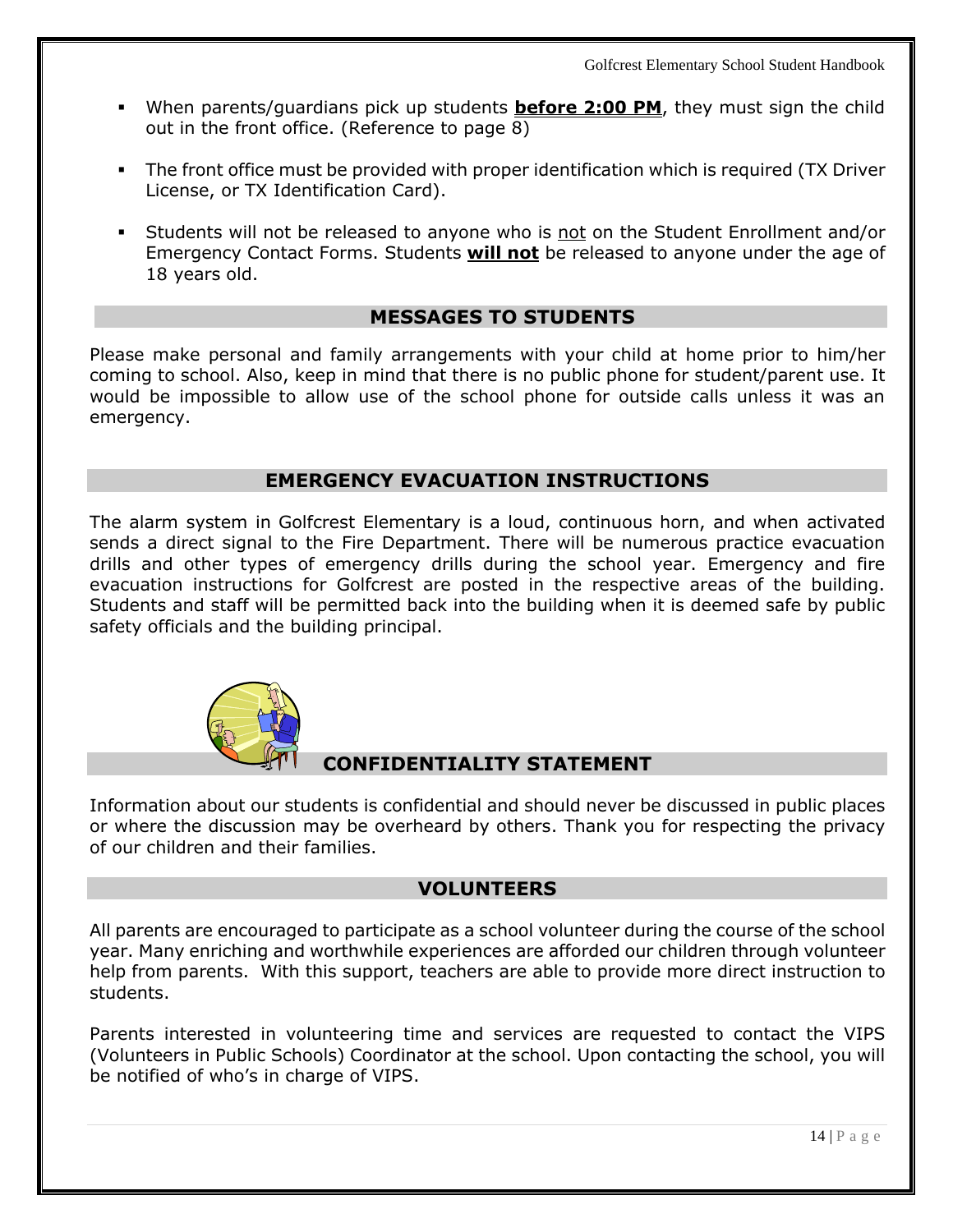General guidelines for volunteers include:

- 1. Volunteers must register using VIPS online and submit acceptable form of identification for the annual criminal background check. Please see Mrs. Miller to complete thorough onboarding process.
- 2. Volunteers are requested to sign-in at the main office upon entering the building and sign-out upon completion of services.
- 3. Volunteers are to comply with all HISD and school regulations while on campus.
- 4. Volunteers must respect the confidentiality of teachers and students. This includes not grading papers or recording grades in grade books.
- 5. Volunteers must wear appropriate clothing for a school setting.
- 6. Volunteers must be under the supervision of a teacher or staff member/district personnel at all times. Volunteers are not to supervise students or escort them to different locations on campus, at any time.
- 7. Volunteers are to use appropriate channels of communication for comments and suggestions.

# **Volunteers are to observe, support, and adhere to guidelines set by the principal.**

We greatly appreciate any amount of time and support volunteers are able to offer. Please remember, all field experience chaperones must be VIPS cleared each school year.



# **SCHOOL LUNCH**

# **PAYMENT OF SCHOOL LUNCHES**

Lunch Applications for free and reduced lunch will be sent home the first week of school. Lunch applications **must** be completed via online or using the paper application form. The online method will get a rapid response. **Lunch is free for all students at Golfcrest Elementary School, however, applications still need to be filled out.**

Breakfast Breakfast is served daily in the classroom and is available to all students free of charge. *Breakfast starts at 7:30 a.m. and ends promptly at 8:00 a.m.*

Additional Snacks Money can be sent for additional snacks or it can be pre-paid online.

Online website <http://www.houstonisd.org/Page/91116>

*Parents may have lunch with their children in the cafeteria on their birthday and* 

15 | P a g e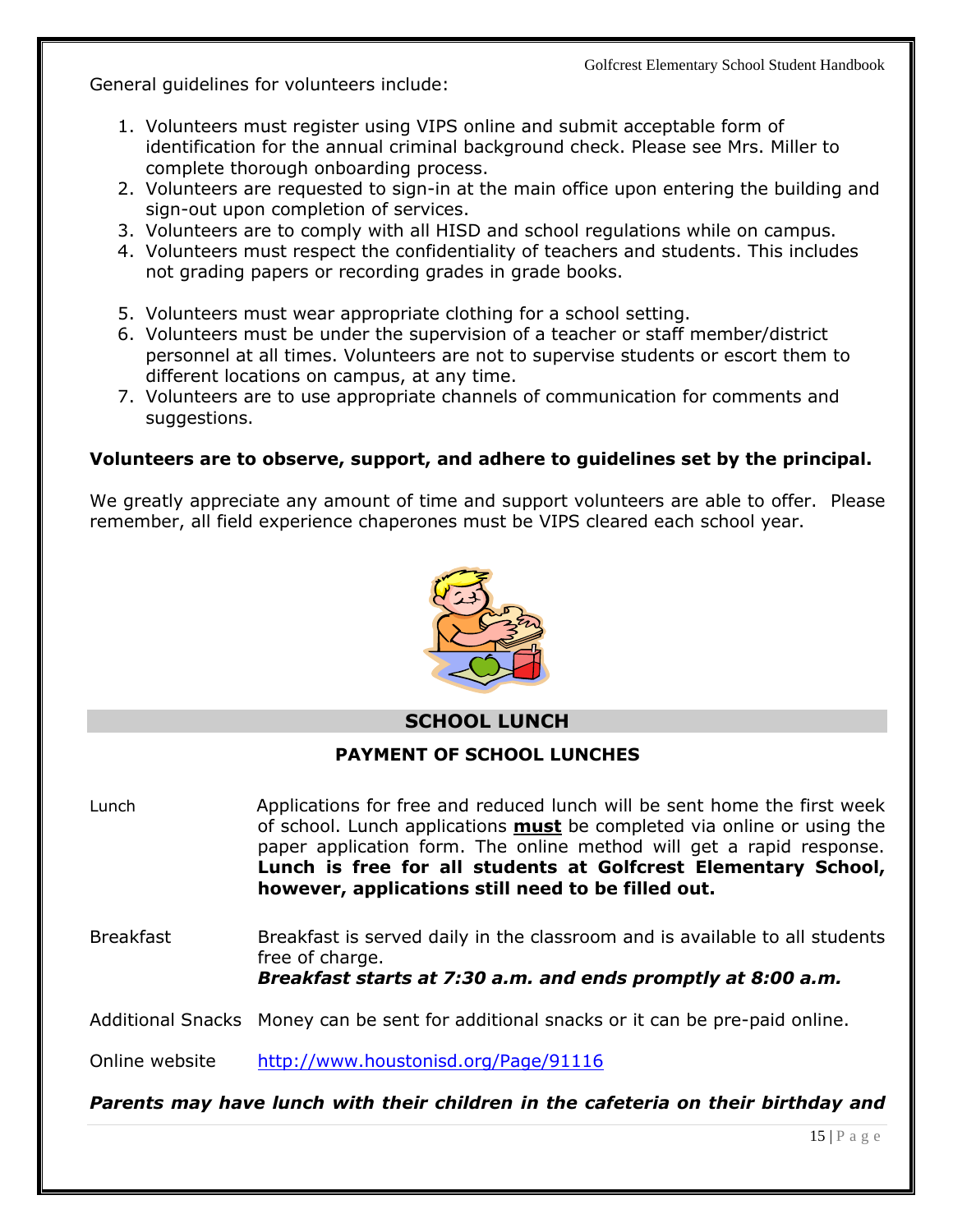*on the following days. Mondays: Parents of Pre-K students. Tuesdays: Parents of 1st and 2nd grade students. Wednesdays: Parents of 3rd and 4th grade students. Thursdays: parents of 5th grade students. Fridays: Parents of kindergarten students.*

#### **DISCIPLINE: STATEMENT OF PHILOSOPHY**

The Golfcrest School Community believes that all students can and will learn the skills needed to function appropriately in the school and community if given instruction, sufficient time and support. Students are expected to be responsible for making appropriate decisions and choices about achievement, surroundings, interactions, and safety. To assist students in getting the greatest benefit from their school experience, while individually developing responsibility and learning to control their own behavior, certain guidelines must exist. At all times, HISD's Code of Student Conduct will be enforced.

Golfcrest's Discipline Management Plan is based on the recognition that behavior can be modified, controlled and improved through instruction and the adoption of the expectations and guidelines. **Golfcrest enlist the participation and support of ALL parents/guardians in upholding high standards for student behavior.**

Golfcrest Elementary Discipline Plan:

- **School-wide** rules created by the students/staff and teacher.
- **School-wide** rewards and consequences formulated by the staff member in charge.
- **Frequent** review of the expectations, rewards and consequences.
- **Weekly** communication from the teacher to the parent/guardian regarding student behavior.
- **Required Face-to-Face Conference** if behavior becomes repetitive.
- **Referral to the office** for continued misbehavior **AFTER** Teacher/Parent conference.
- **Referral to the office** for offenses in Levels 3 or above (Consequences may vary.)

# **BREAKAGE AND DAMAGE OF SCHOOL PROPERTY**

Golfcrest Elementary School is your school. You should be proud of it and care for it. Writing on the desks or walls, putting gum under the desks and tables, breaking windows or otherwise destroying property reflects directly on you. Any student found damaging or defacing property at Golfcrest Elementary School will be subject to disciplinary action, and the cost of repairs will be paid for by the students and parents.

# **PHYSICAL OR VERBAL OFFENSE(S)**

If a student issues a verbal or physical offense to another student/staff member, appropriate disciplinary action will be taken. Depending on the seriousness of the offense, the action taken could range from a reprimand to school suspension. It is extremely important for students to understand the use of appropriate language and actions at all times when speaking to other students or staff members.

# **FIDGET SPINNERS/TOYS/MONEY**

Bringing toys, collectables or articles of value to school is not allowed unless they have been brought with teacher permission for a school project. Students are also strongly discouraged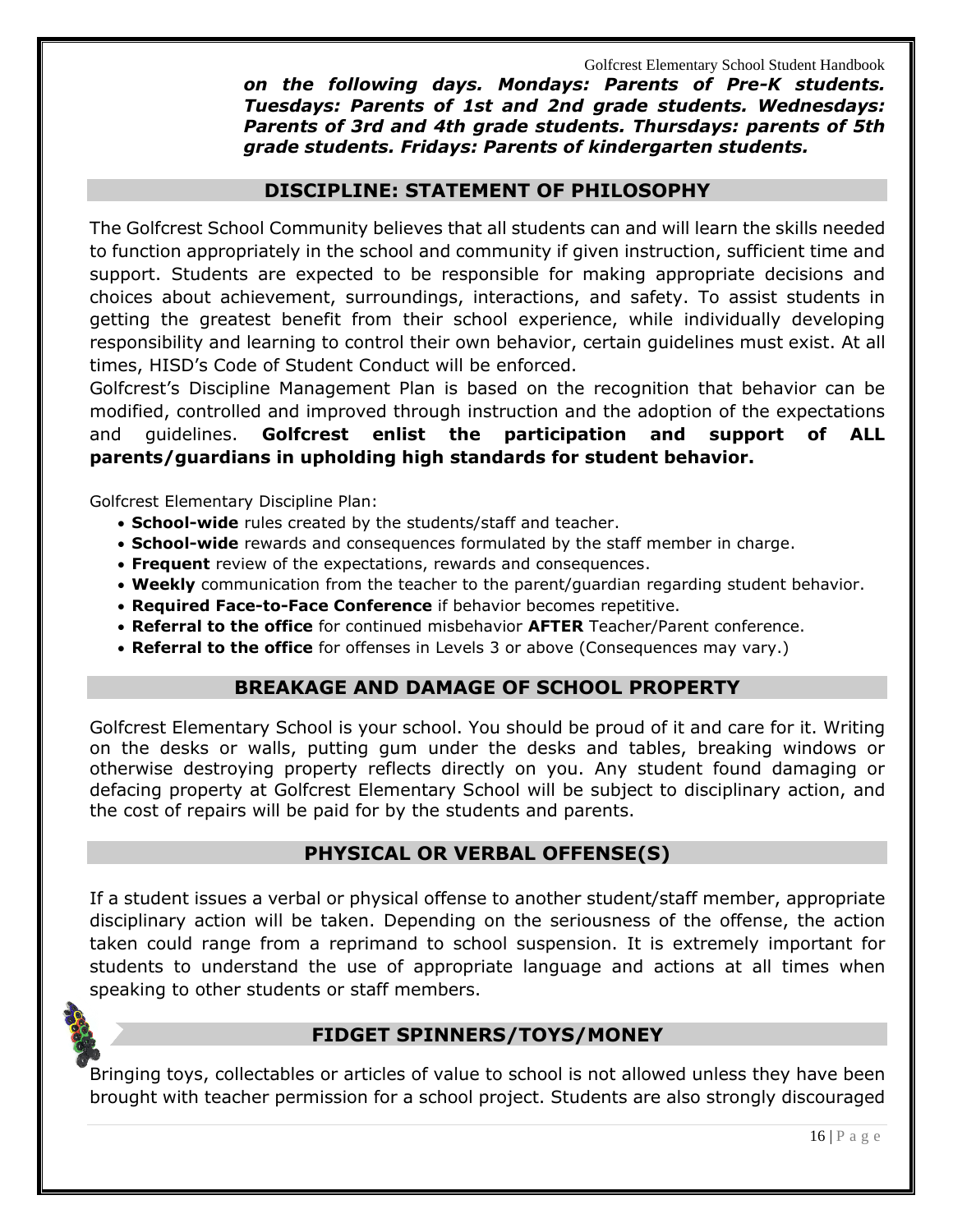from bringing large amounts of money to school. Under no circumstances are weapons or articles that resemble weapons in any manner allowed in schools. Items that disrupt the educational process are not permitted. The school will not accept responsibility for lost, broken, or stolen items. Fidget Spinners are toys and should not be brought to school. They are a huge distraction to the learning environment.

# **CELL PHONES/ELECTRONICS**

Cell phones/electronics are not allowed to be on during the instructional day, if not used for instructional purposes. This includes vibrate mode. All cell phones and electronic media must be powered off and placed inside the student's backpack until the student leaves the campus. Cell phones, in use, will be confiscated and parents will be contacted. The first incidence will constitute a warning, and the phone will only be released to the parent/guardian. The second offense will result in the phone being confiscated and parents having to pay a fee of \$15 to get the phone back. **Golfcrest Elementary will not be responsible for cell phones/electronics that are broken, lost, or stolen.** 

# **HOMEWORK**

Homework is an integral part of the school routine to foster greater student learning and understanding. It is an extension of the learning that takes place in school, and increases in amount and expectation with each grade level. Homework can provide practice that reinforces classroom learning and can provide opportunities for independent study, research, and creative thinking. An effective homework program also supports the conviction that learning is not limited to the normal classroom experience, but an extension that works to expand the vital home/school connection. Failure to complete homework will be addressed and dealt with at the individual teacher's discretion.

# **FIELD EXPERIENCES**

Field experiences have an educational value and, therefore, every student is encouraged to participate. Parents will be informed well in advance of upcoming field experiences. All students are required to have a signed permission slip on file with the classroom teacher at least 48 hours before the scheduled field experience.

Parents are often encouraged to chaperone on field experiences. Although we encourage all students to participate in field experiences, it may become necessary to require a parent to attend due to habitual inappropriate behavior from their child. The teacher will make the request to the principal who will determine whether the parent's presence is needed. If such is the case, students and parents will be given at least two days notice.

If medication must be given to a student during a field experience, written permission from a parent/guardian must be given to the school nurse to allow her to delegate that responsibility to the teacher if a nurse is not going on the field experience.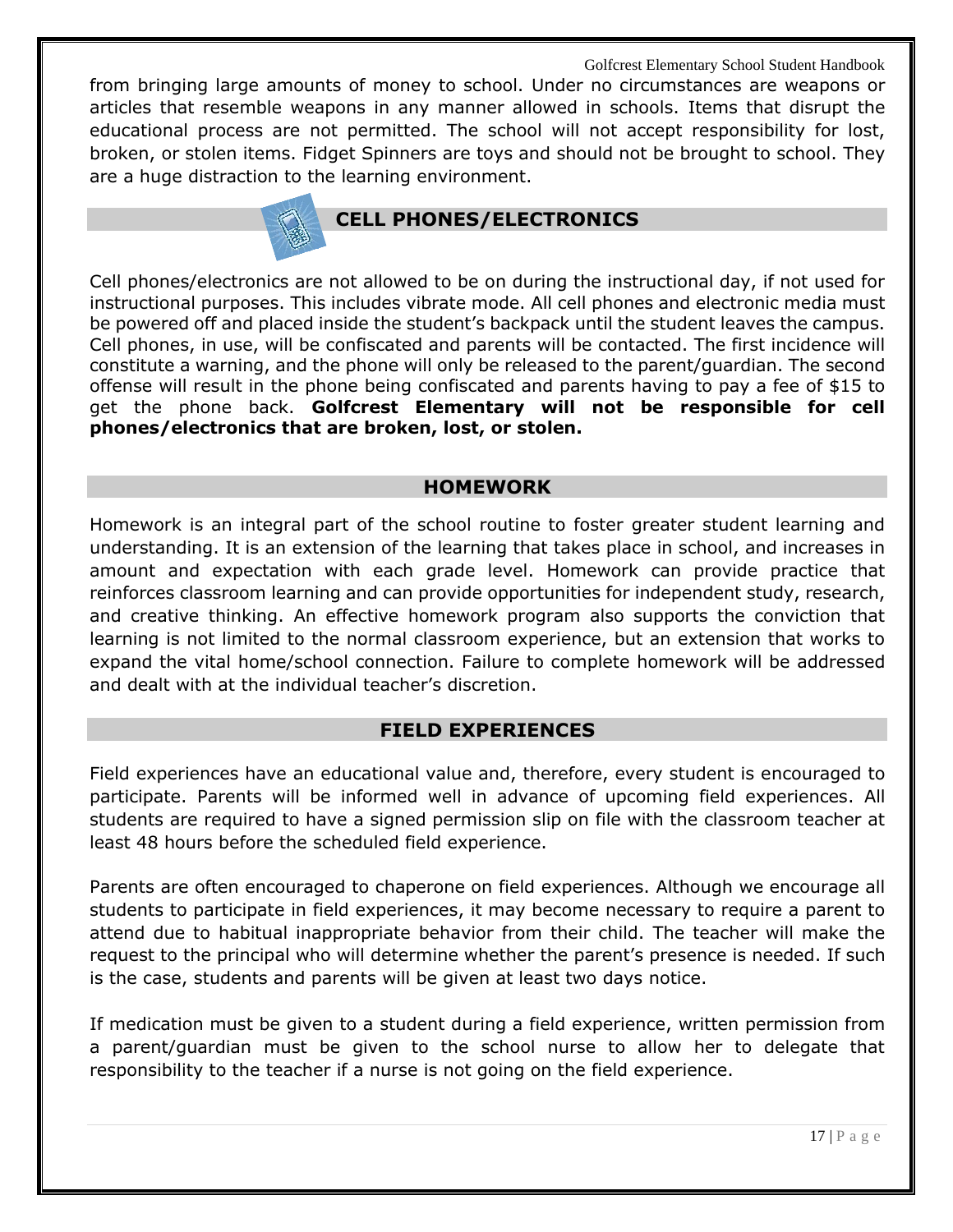Golfcrest Elementary School Student Handbook Under no circumstances will extraneous people (children of chaperones, visiting relatives, etc.) participate in a field experience.

# **LOST AND FOUND**

Articles that have been found in the school building, on school grounds, or on school buses are placed in the Lost and Found area where their owners may claim them. After a certain length of time, unclaimed items will be donated to a local charity. Parents are requested to label all removable articles of clothing, lunch boxes, and important school supplies with the child's first and last name. Lost and found items will be kept in the cafeteria/multi-purpose room in the custodian's storage area. Items, not claimed, will be donated to a shelter/charity in December and May of each school year.



# **SCHOOL BOOKS AND EQUIPMENT**

Each child is responsible for his/her textbooks, school equipment, and borrowed school library books. Any lost or damaged books and equipment must be replaced. The principal will determine the cost according to the amount of damage and the age of the book. If a library book has been lost and payment has not been forthcoming, the student will not be permitted to borrow additional materials.

# **STUDENT DRESS CODE**

Student appearance is the responsibility of the student and his/her parents. Golfcrest's dress code is khaki pants and/or blue bottoms with a plain white or red polo shirt, or Golfcrest tshirt. Students not in dress code will be required to call home and obtain uniform clothing. **Parents should ensure their children are attired correctly to avoid having to come and bring the correct uniform.** *Dress code will be strictly enforced***. In addition, chains, unsafe jewelry or any other kind of accessory that poses a safety hazard to the student or others will not be allowed.** With the purchase of a PTO t-shirt students are able to wear the PTO spirit shirt any day of the week.

# **CLASSROOM CELEBRATIONS**

Classroom celebrations will occur at certain times during the school year.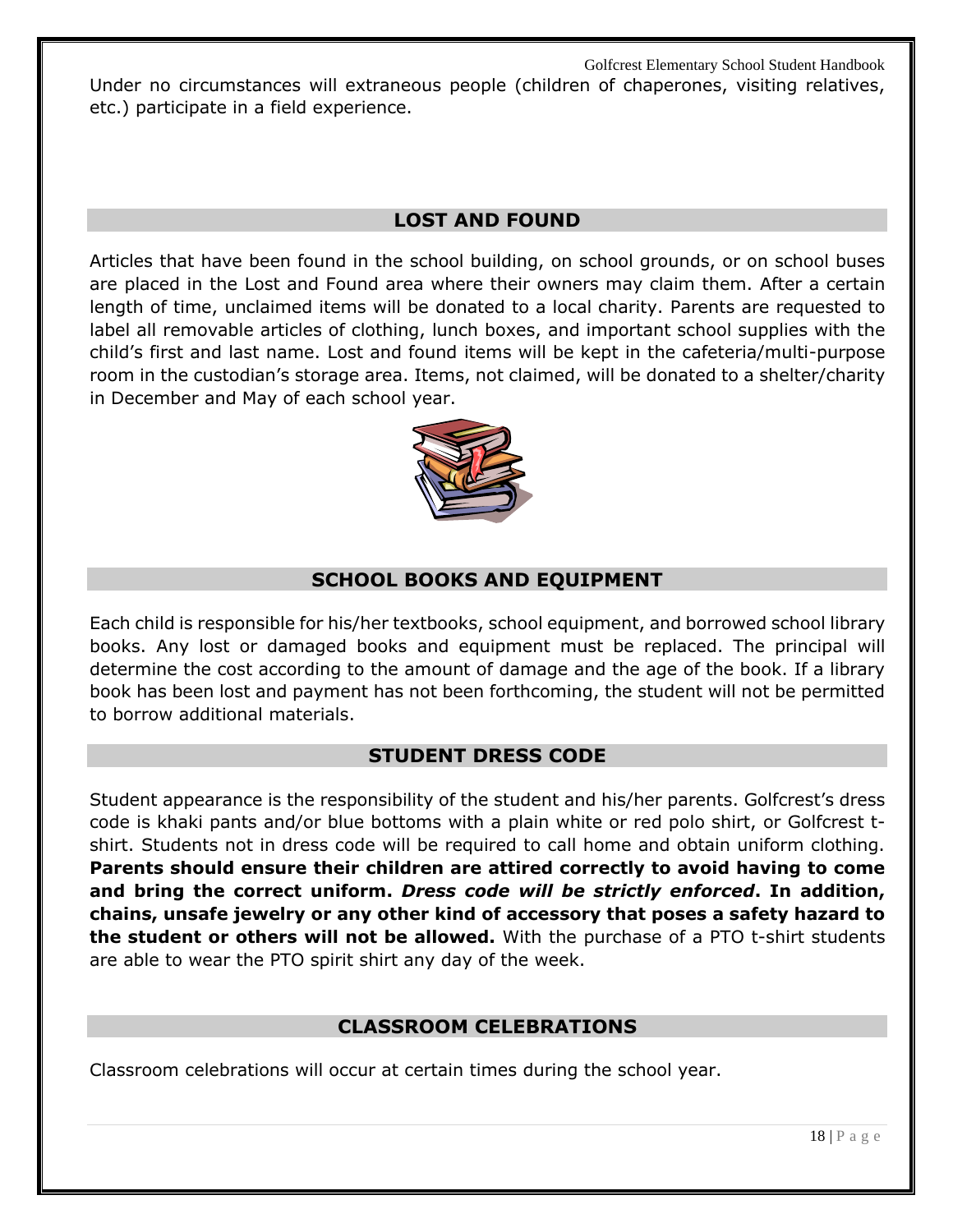These celebrations will take place during the last 30 minutes of instructional time, and should not take away from the instructional day.

# **Classroom treats to acknowledge a birthday should be done during the last 15 minutes of the school day, and the teacher must be informed in advance.**

# **RECESS**

All classes may have a twenty (20) minute recess. Whenever it is possible, and in the best judgment of the administrator, recess time will be spent outside the building.

Students will be supervised, by the classroom teacher, during recess. Parents will be contacted, by the teacher, for incidences that take place during recess.

PLEASE NOTE: It may occasionally be necessary to keep a child inside during recess due to inappropriate behavior or lack of academic effort during time on learning. Teachers may refer any continued problems to the proper school administrator.

# **REPORTING AND GRADING PHILOSOPHY**

It is our intent to convey an accurate report of children's progress during their stay at Golfcrest. To this end, a "Student Report Card" is issued to each student at district-scheduled intervals.

Progress Reports are issued halfway through a marking quarter. The purpose is to keep parents informed of their child's overall progress. The report highlights both a child's strengths and areas in need of improvement.

Parents are required to sign the report card /progress report and return it to the classroom teacher.

# **STAAR (State of Texas Assessments of Academic Readiness)**

The STAAR Test in Reading, Writing and Math is administered to grades 3 - 5 each year. Grade 5 is assessed in Science. Student scores are reported at the individual level, and then aggregated to the classroom, school, district and state levels. Parents will receive a summary page depicting their child's performance once the scores are received by the district office and campus.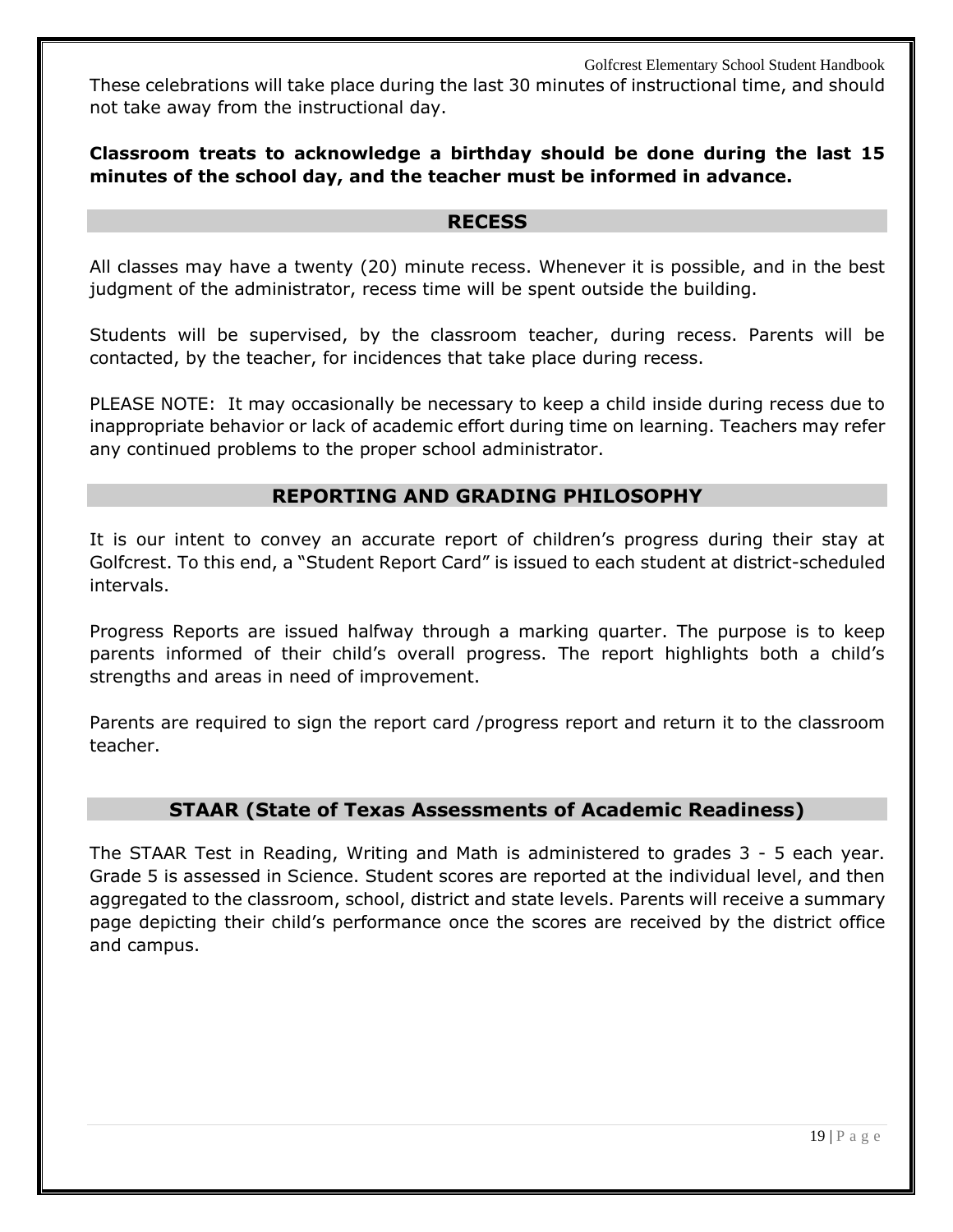# 2021-2022 Academic Calendar

Houston Independent School District

| <b>July 2021</b>                                                 |                                 |         |              |                      |                |          |  |                        |                   |                                       | August 2021            |                    |                     | September 2021          |                                       |                                 |                                 |                       |                     |                     |                    |                         |  |  |
|------------------------------------------------------------------|---------------------------------|---------|--------------|----------------------|----------------|----------|--|------------------------|-------------------|---------------------------------------|------------------------|--------------------|---------------------|-------------------------|---------------------------------------|---------------------------------|---------------------------------|-----------------------|---------------------|---------------------|--------------------|-------------------------|--|--|
| S                                                                | м                               |         | W            | т                    | F              | S        |  | Su                     | Mo                | Tu                                    | We                     | Тh                 | Fr                  | Sa                      |                                       | S                               | W                               | т                     | W                   | т                   | F                  | S                       |  |  |
|                                                                  |                                 |         |              | 1                    | $\overline{2}$ | 3        |  | 1                      | $\overline{2}$    | $\overline{\mathbf{3}}$               | $\overline{4}$         | 5 <sup>5</sup>     | 6                   | $\overline{7}$          |                                       |                                 |                                 |                       | 1                   | $\overline{2}$      | 3                  | $\overline{4}$          |  |  |
| 4                                                                | 5                               | 6       | 7            | 8                    | 9              | 10       |  | 8                      | 9                 | 10                                    | 11                     | 12                 | 13                  | 14                      |                                       | 5                               | 6                               | 7                     | 8                   | 9                   | 10                 | 11                      |  |  |
| 11                                                               | 12                              | 13      | 14           | 15                   | 16             | 17       |  | 15                     | (16)              | $\overline{12}$                       | 18                     | $\bigcirc$         | $\Omega$            | 21                      |                                       | 12                              | 13                              | 14                    | 15                  | 16                  | $\overline{17}$    | 18                      |  |  |
| 18                                                               | 19<br>26                        | 20      | 21<br>28     | 22<br>29             | 23<br>30       | 24<br>31 |  | 22<br>29               | 23<br>30          | 24                                    | 25                     | 26                 | 27                  | 28                      |                                       | 19<br>26                        | 20                              | 21                    | 22<br>29            | 23<br>30            | 24                 | 25                      |  |  |
| 25                                                               |                                 | 27      |              |                      |                |          |  |                        |                   | 31                                    |                        |                    |                     |                         |                                       |                                 | 27                              | 28                    |                     |                     |                    |                         |  |  |
|                                                                  |                                 |         |              |                      |                |          |  |                        |                   |                                       |                        |                    |                     |                         |                                       |                                 |                                 |                       |                     |                     |                    |                         |  |  |
|                                                                  |                                 |         | October 2021 |                      |                |          |  |                        |                   |                                       |                        | November 2021      |                     |                         |                                       | December 2021                   |                                 |                       |                     |                     |                    |                         |  |  |
| S                                                                | M                               | т       | W            | т                    | F              | S        |  | S                      | M                 |                                       | W                      |                    |                     | $\overline{\mathsf{S}}$ |                                       | S                               | $\overline{M}$                  | т                     | W                   | Т                   | F                  | $\overline{\mathsf{S}}$ |  |  |
|                                                                  |                                 |         |              | 7                    | 1<br>8         | 2<br>9   |  | 7                      | 1<br>8            | $\overline{2}$<br>9                   | 3<br>10                | 4                  | 5                   | 6                       |                                       |                                 |                                 |                       | 1<br>8              | $\overline{2}$<br>9 | 3<br>10            | 4                       |  |  |
| 3<br>10                                                          | $\overline{4}$<br>11            | 5<br>12 | 6<br>13      | 14                   | 15             | 16       |  | 14                     | 15                | 16                                    | 17                     | 11<br>18           | 12<br>19            | 13<br>20                |                                       | 5<br>12                         | 6<br>13                         | 7<br>14               | 15                  | 16                  | 17                 | 11<br>18                |  |  |
| 17                                                               | 18                              | 19      | 20           | 21                   | 22             | 23       |  | 21                     | 22                | 23                                    | 24                     | 25                 | 26                  | 27                      |                                       | 19                              | 20                              | 21                    | 22                  | 23                  | 24                 | 25                      |  |  |
| 24                                                               | 25                              | 26      | 27           | 28                   | 29             | 30       |  | 28                     | 29                | 30                                    |                        |                    |                     |                         |                                       | 26                              | 27                              | 28                    | 29                  | 30                  | 31                 |                         |  |  |
| 31                                                               |                                 |         |              |                      |                |          |  |                        |                   |                                       |                        |                    |                     |                         |                                       |                                 |                                 |                       |                     |                     |                    |                         |  |  |
| lanuary 2022<br>$\overline{\mathsf{s}}$<br>F<br>S<br>W<br>S<br>м |                                 |         |              |                      |                |          |  |                        |                   |                                       | W                      | February 2022<br>т | F<br>S<br>S         |                         |                                       |                                 | March 2022                      |                       |                     |                     |                    |                         |  |  |
|                                                                  |                                 |         |              |                      |                | 1        |  |                        | M                 | 1                                     | $\overline{2}$         | 3                  | 4                   | 5                       |                                       |                                 | W                               | т<br>1                | W<br>$\overline{2}$ | т<br>3              | F<br>4             | S<br>5                  |  |  |
| 2                                                                | 3                               | 4       | 5            | 6                    | 7              | 8        |  | 6                      | 7                 | 8                                     | 9                      | 10                 | 11                  | 12                      |                                       | 6                               | 7                               | 8                     | 9                   | 10                  | 11                 | 12                      |  |  |
| 9                                                                | 10                              | 11      | 12           | 13                   | 14             | 15       |  | 13                     | 14                | 15                                    | 16                     | 17                 | 18                  | 19                      |                                       | 13                              | 14                              | 15                    | 16                  | 17                  | 18                 | 19                      |  |  |
| 16                                                               | 17                              | 18      | 19           | 20                   | 21             | 22       |  | 20                     | (21)              | 22                                    | 23                     | 24                 | 25                  | 26                      |                                       | 20                              | 21                              | 22                    | 23                  | 24                  | 25                 | 26                      |  |  |
| 23                                                               | 24                              | 25      | 26           | 27                   | 28             | 29       |  | 27                     | 28                |                                       |                        |                    |                     |                         |                                       | 27                              | 28                              | 29                    | 30                  | 31                  |                    |                         |  |  |
| 30                                                               | 31                              |         |              |                      |                |          |  |                        |                   |                                       |                        |                    |                     |                         |                                       |                                 |                                 |                       |                     |                     |                    |                         |  |  |
| 2022<br>April                                                    |                                 |         |              |                      |                |          |  |                        |                   |                                       | <b>May 2022</b>        |                    |                     |                         |                                       |                                 | June 2022                       |                       |                     |                     |                    |                         |  |  |
| $\overline{\mathsf{S}}$                                          | м                               | т       | W            | т                    | F              | S        |  | S                      | M                 | Т                                     | W                      | Т                  | F                   | S                       |                                       | S                               | W                               | т                     | W                   | Т                   | F                  | S                       |  |  |
|                                                                  |                                 |         |              |                      | 1              | 2        |  | 1                      | $\overline{2}$    | 3                                     | 4                      | 5                  | 6                   | $\overline{7}$          |                                       |                                 |                                 |                       | $\mathbf{1}$        | $\overline{2}$      | 3                  | 4                       |  |  |
| 3<br>10                                                          | 4<br>11                         | 5<br>12 | 6<br>13      | $\overline{7}$<br>14 | 8<br>15        | 9<br>16  |  | 8<br>15                | 9<br>16           | 10<br>17                              | 11<br>18               | 12<br>19           | 13<br>20            | 14<br>21                |                                       | 5<br>12                         | 6<br>13                         | 7<br>14               | 8<br>15             | 9<br>16             | 10<br>17           | 11<br>18                |  |  |
| 17                                                               | 18                              | 19      | 20           | 21                   | 22             | 23       |  | 22                     | 23                | 24                                    | 25                     | 26                 | 27                  | 28                      |                                       | 19                              | 20                              | 21                    | 22                  | 23                  | 24                 | 25                      |  |  |
| 24                                                               | 25                              | 26      | 27           | 28                   | 29             | 30       |  | 29                     | 30                | 31                                    |                        |                    |                     |                         |                                       | 26                              | 27                              | 28                    | 29                  | 30                  |                    |                         |  |  |
|                                                                  |                                 |         |              |                      |                |          |  |                        |                   |                                       |                        |                    |                     |                         |                                       |                                 |                                 |                       |                     |                     |                    |                         |  |  |
| Key                                                              |                                 |         |              |                      |                |          |  |                        |                   | <b>Holidays</b>                       |                        |                    |                     |                         |                                       |                                 |                                 |                       |                     |                     |                    |                         |  |  |
| Holidays                                                         |                                 |         |              |                      |                |          |  |                        | September 6, 2021 |                                       |                        |                    |                     |                         |                                       | Labor Day                       |                                 |                       |                     |                     |                    |                         |  |  |
| Teacher Preparation Days (no students)                           |                                 |         |              |                      |                |          |  | September 16, 2021     |                   |                                       |                        |                    |                     |                         | <b>Fall Holiday</b>                   |                                 |                                 |                       |                     |                     |                    |                         |  |  |
| Teacher Service Days (no students)                               |                                 |         |              |                      |                |          |  | November 22 - 26, 2021 |                   |                                       |                        |                    |                     |                         | Thanksgiving Break                    |                                 |                                 |                       |                     |                     |                    |                         |  |  |
| <b>Enrichment Opportunities</b>                                  |                                 |         |              |                      |                |          |  | December 20-31, 2021   |                   |                                       |                        |                    |                     |                         | <b>Winter Break</b><br><b>MLK Day</b> |                                 |                                 |                       |                     |                     |                    |                         |  |  |
| <b>School Day Start and End Times</b>                            |                                 |         |              |                      |                |          |  |                        |                   | January 17, 2022<br>February 21, 2022 |                        |                    |                     |                         |                                       |                                 | Presidents' Day (students only) |                       |                     |                     |                    |                         |  |  |
|                                                                  | 7:30-3:00 Elementary            |         |              |                      |                |          |  |                        |                   |                                       |                        |                    | March 14 - 18, 2022 |                         |                                       |                                 |                                 | <b>Spring Break</b>   |                     |                     |                    |                         |  |  |
|                                                                  | 8:30-4:00 K-8 and Middle School |         |              |                      |                |          |  |                        |                   |                                       |                        | March 28, 2022     |                     |                         |                                       |                                 |                                 | Chavez-Huerta Day     |                     |                     |                    |                         |  |  |
|                                                                  |                                 |         |              |                      |                |          |  |                        |                   |                                       |                        |                    |                     |                         |                                       |                                 |                                 |                       |                     |                     |                    |                         |  |  |
| 8:30-4:10 High School                                            |                                 |         |              |                      |                |          |  |                        |                   |                                       | April 15, 2022         |                    |                     |                         |                                       |                                 |                                 | <b>Spring Holiday</b> |                     |                     |                    |                         |  |  |
|                                                                  |                                 |         |              |                      |                |          |  |                        |                   |                                       | May 30, 2022           |                    |                     |                         |                                       |                                 |                                 | <b>Memorial Day</b>   |                     |                     |                    |                         |  |  |
|                                                                  | <b>Significant Dates</b>        |         |              |                      |                |          |  |                        |                   |                                       | <b>Grading Periods</b> |                    |                     |                         |                                       |                                 | <b>Report Card Dates</b>        |                       |                     |                     |                    |                         |  |  |
| Teachers report to work<br>August 16, 2021                       |                                 |         |              |                      |                |          |  |                        |                   |                                       |                        |                    | Aug 23-Oct 1        |                         |                                       |                                 | 27 days<br>October 8, 2021      |                       |                     |                     |                    |                         |  |  |
| First day of school<br>August 23, 2021                           |                                 |         |              |                      |                |          |  |                        |                   | Oct 5-Nov 12                          |                        |                    |                     |                         |                                       |                                 | November 19, 2021<br>29 days    |                       |                     |                     |                    |                         |  |  |
| January 14, 2022<br>Last day of first semester                   |                                 |         |              |                      |                |          |  |                        |                   | Nov 15-Jan 14                         |                        |                    |                     |                         |                                       |                                 | January 21, 2022<br>30 days     |                       |                     |                     |                    |                         |  |  |
| January 19, 2022<br>First day of second semester                 |                                 |         |              |                      |                |          |  |                        |                   | Jan 19-Feb 25                         |                        |                    |                     |                         |                                       |                                 | 27 days<br>March 4, 2022        |                       |                     |                     |                    |                         |  |  |
| June 7, 2022<br>Last day of school for students                  |                                 |         |              |                      |                |          |  | Feb 28-April 22        |                   |                                       |                        |                    |                     |                         | 33 days                               |                                 |                                 |                       | April 29, 2021      |                     |                    |                         |  |  |
| June 8, 2022<br>Last day for teachers                            |                                 |         |              |                      |                |          |  |                        |                   |                                       |                        | April 25-June 7    |                     |                         |                                       | June 7, 2022 (ES/MS)<br>31 days |                                 |                       |                     |                     |                    |                         |  |  |
|                                                                  |                                 |         |              |                      |                |          |  |                        |                   |                                       |                        |                    |                     |                         |                                       |                                 |                                 |                       |                     |                     | June 15, 2022 (HS) |                         |  |  |
|                                                                  |                                 |         |              |                      |                |          |  |                        |                   |                                       |                        |                    |                     |                         |                                       |                                 |                                 |                       |                     |                     |                    |                         |  |  |

Save this page and place it on the refrigerator to keep up with important dates.